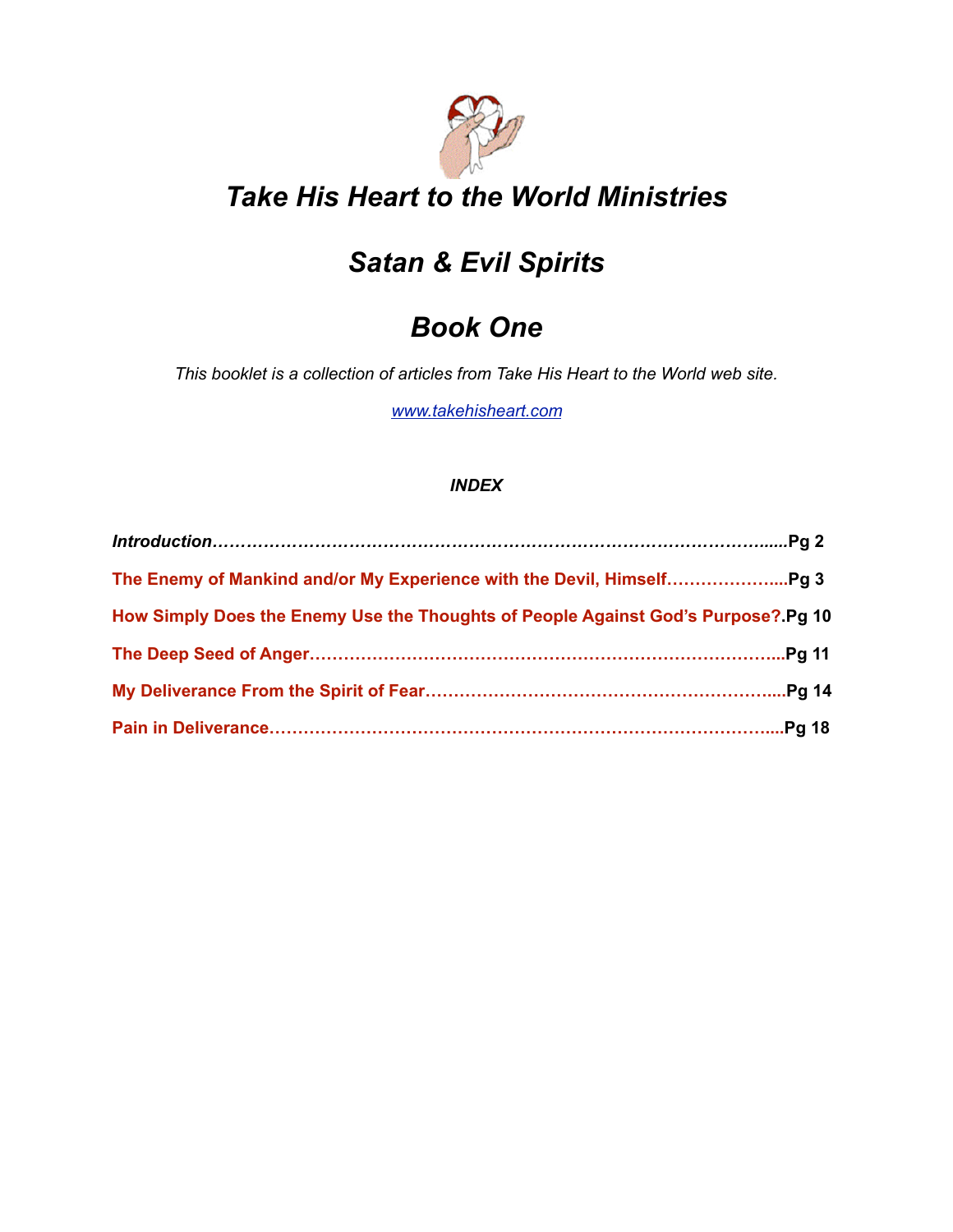# *Satan & Evil Spirits*

#### *Introduction:*

*Jesus said:*

#### *Matthew 7:4*

*Or how wilt thou say to thy brother, Let me pull out the mote out of thine eye; and, behold, a beam is in thine own eye? 5) Thou hypocrite, first cast out the beam out of thine own eye; and then shalt thou see clearly to cast out the mote out of thy brother's eye.* 

I am a man who has been on both sides of deliverance. I know I have gone through a lot of things during these deliverance's because the Lord wanted me to learn. It is my prayer that as you read these experiences you will be able to see a clearer picture of the enemy and his activities.

*1 Corinthians 13:12 For now we see through a glass, darkly; but then face to face: now I know in part; but then shall I know even as also I am known.* 

Some time ago this ministry received a very strong word from the Lord that said we would see clearly through the glass! This kind of excited me because I understood the leadership of the coming Bride will have to see clearly to walk in Brideship.

The first article I'm placing in this section is about my experience with Satan. I want you to know that this experience happened many years ago and I didn't **see (understand) what really happened** until after this ministry received the "Word" that we would see clearly through the glass. This "Word" has come to pass and God has confirmed that it has in several areas. For example, my experience with the enemy of mankind (confirmed by a 'thing of the Spirit').

On Sundays I had been sharing some of the things you will read about in my testimony concerning Satan. On the Monday following the third Sunday of the month the Holy Spirit revealed to me that the Glass had been broken. This broken glass had been about 5-6 inches thick! The scene had to do with where Satan strikes, so I knew the Lord was settling in me what I had taught and shared about Satan's devices. I realized that we can not see any clearer through a window than **through one without a glass.** I hope this writing will give you a clearer picture of the devil's activities. (The five inch thick glass reveals how dimly we have seen the picture.)

In this section I will also be placing some articles about being delivered from the spirit of anger and the spirit of fear, along with my experience with the spirt of python, among others. A lot of this will come from a book I wrote in 1995 called "Evil Spirits . . . Yuck!" You can probably tell that I don't like sharing about spirits, or Satan, by the title of the book. Nevertheless, the truth is the truth!

You get with your spirit and God and find out if what I'm saying is true! That's what the Lord showed me I was to say to people. From the experiences in this section, let the Holy Spirit build a picture for you concerning Satan and his army. **There is a battle for your mind!**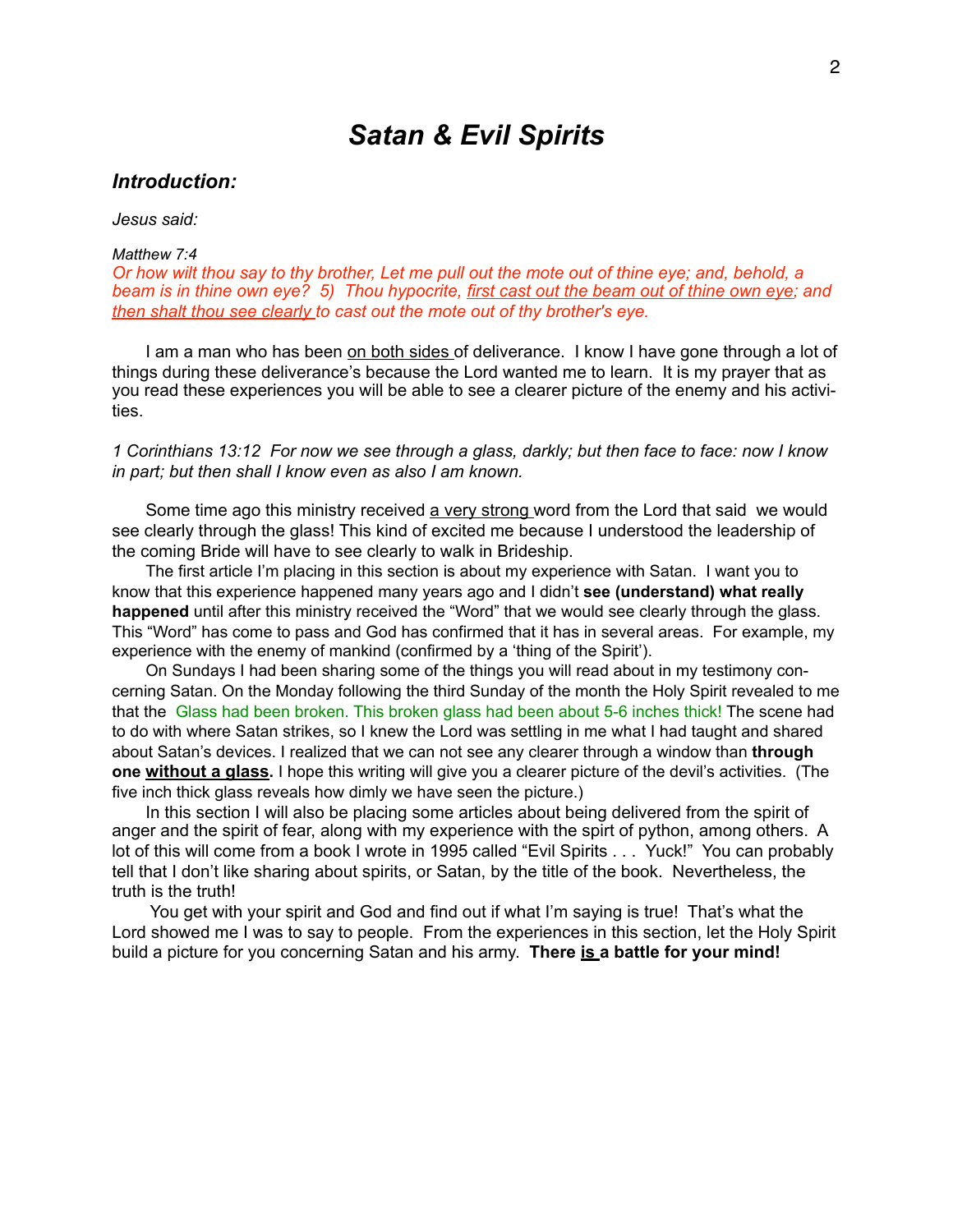### **The Enemy of Mankind and/or My Experience with the Devil, Himself**

I have heard some pastors/people say that the devil is just a toothless lion making loud roars and that he is dumb. They probably have developed this notion because of the devil's misconceived idea that he could overthrow God! But, for the leaders of a church to say these things to an unlearned audience plants the wrong idea about Satan in their minds! These leaders are unknowingly being used by Satan! Neither Jesus, the disciples, nor the angels ever said these type of things about the devil. The Devil is the **"Master of Deception"** and a formidable enemy.

#### *Jude 1:9*

#### *Yet Michael the archangel, when contending with the devil he disputed about the body of Moses, durst not bring against him a railing accusation, but said, The Lord rebuke thee.*

Michael, the **warring archangel,** treated the devil with respect! If you don't think the devil is a formidable enemy and has caused a formidable problem, then why did God have/need to send His own Son to defeat him and take care of that problem? **We must understand that the devil knew full well** what he was doing in the garden with Eve, and he knew full well what he was trying to do when he was tempting Jesus. Satan is the most intelligent creation of God. He knows and understands so much about God and His Word that he actually thought he could be as God and dethrone Him.

If you think I am glorifying the devil too much, or raising the devil up too high, then let me share a truth! If you down play the devil and his powers, then you have down played the Lord, what He did, and the whole Bible. If you maintain that the devil is just a loud roar with no clout and not the **Master** of what he does, then you're saying the Lord didn't do much, that He didn't overcome much, that it really didn't matter! Our Lord overcame a formidable enemy! Everything that is despicable and against God (and us) in any way originated in the devil! Wake up Church, he is your enemy. Don't play like he isn't there!

This article's purpose is not to teach the authority of the believer over the powers of darkness but to enlighten us concerning Satan's METHODS OF DECEPTION. **A clearer picture of Satan's personal abilities and activities** is what the Lord is after here. When the Lord revealed that I was to talk more about the devil, He showed me two sentences on the same line! The first sentence said something about Jesus and the next sentence said something about Satan. God put both sentences on the same line for a purpose! I know from what I've learned that there is not enough taught about Satan in the churches. Satan loves the thought, "Don't talk about the devil, you are glorifying him, you are detracting from Jesus." I can tell you, if you don't talk about the devil, then you have detracted from Jesus! He is the reason Jesus had to come! The truth about the devil is in Jesus! Satan is still here and the only things Jesus took from him were **"the keys of death and hell!"** Jesus said He was the Truth, the Light, and the Way and He came to show us the way to live, through example. He showed us, by example, how to defeat the devil!

**If you are called by God for a specific purpose, then I can tell you that you will not fulfill your purpose completely unless you learn how to recognize & deal with Satan.**  There are many ministries who look to be doing great on the surface, but the devil is grinning from ear to ear. Believe me, some of them even do spiritual warfare!

Speaking of grinning, I encountered a man who said he saw the devil and laughed at him. Then the devil laughed back! I must tell you that this is not good and, knowing a little about what this man does in his ministry, I understand why the devil laughed back. In reality, the man should be seeking God as to why the devil is laughing at him!

To move on, the Lord once told a member of this ministry, "The unspoken truth is a lie." It took some time for me to understand that particular truth and it has driven me to go ahead with some writings that I probably wouldn't have done otherwise. One of the truths I haven't spoken much about is my experience with the devil, himself.

In the 70's, I was a young man who went to church much the same as the average person goes to church. I had concluded that the devil was kind of like "Mother Nature," so to speak, that Jesus had defeated him and therefore he was not that great of a problem anymore. But I have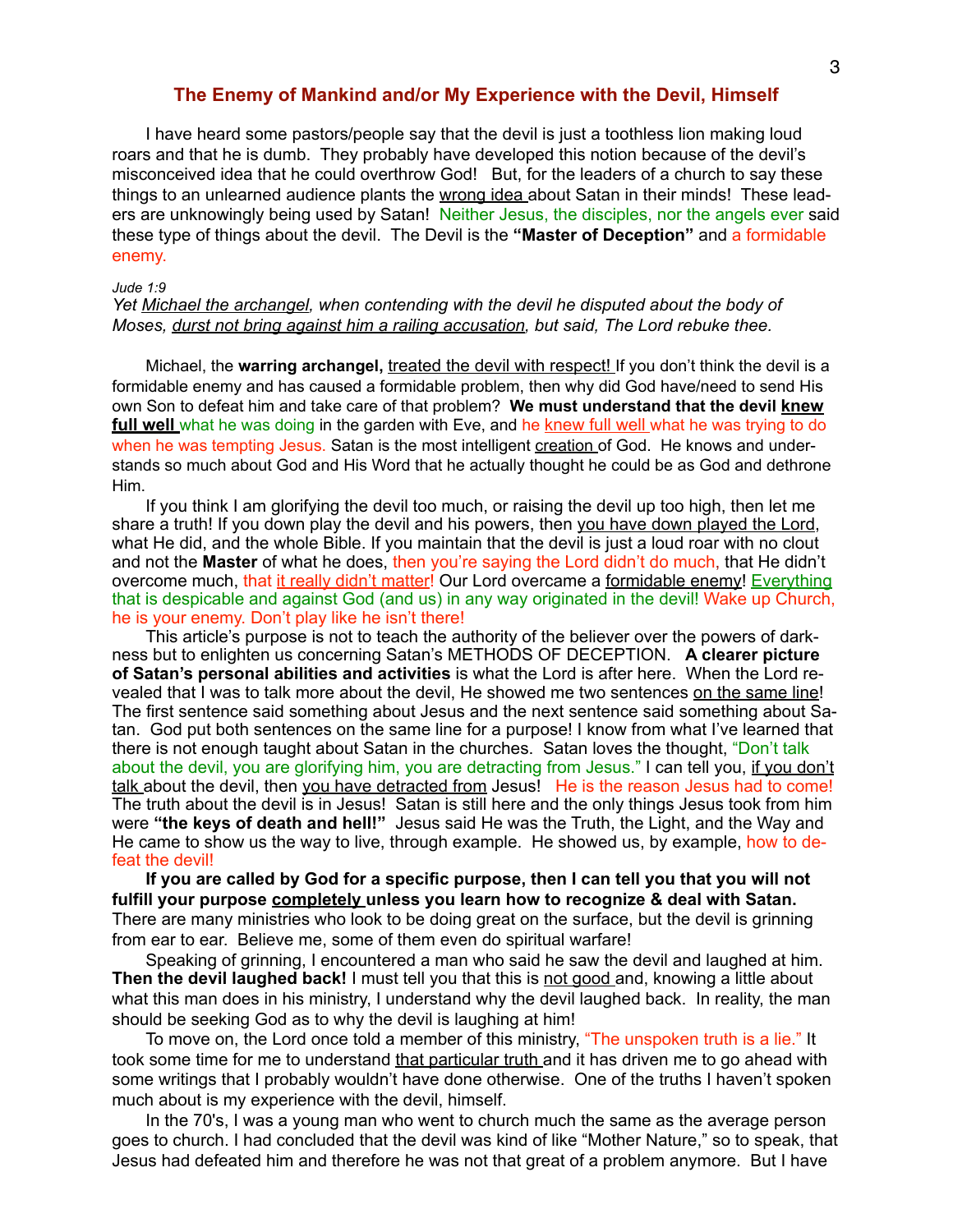#### learned - **You will never win a war if you don't know your enemy! If you are mistaken about his abilities, you won't win!** Jesus knew His enemy and his devices!

#### My encounter:

I have mentioned in other articles the seven day experience God gave me in 1980. On the eighth day I surprisingly experienced this **"so called force"** that I had so flippantly concluded to be like Mother Nature. I was delivering feed to a feed lot in the evening, as I so often did in those days. I felt something evil and was trying to discern where it was coming from. I turned and 'felt' it move from a nearby grove of trees to within about thirty feet of me. It then took form before my eyes. The devil (in his spiritual form) was standing there next to the fence, looking up, clinch fisted, and speaking into heaven! He was talking to God directly, with all of His might and with all manner of cursing! His words were going up to heaven from earth! **He was in a rage towards God,** and evil was radiating from his being in all directions. I became very sick and weak all through my body just from being in his presence. Those words of cursing God were permeating my whole being. Those words were so powerful in my mind that I thought they were becoming my thoughts. I kept saying in my mind, "God, these are not my thoughts, I have never spoken words like these!" I kept hanging on. I went into a half crouched position for protection. I didn't think I was going to live! I thought I was losing my mind! My chest knotted up and I could hardly breathe.

Since becoming baptized in the Holy Spirit, I had been told the enemy didn't like being around praying in the Spirit. I tried that, but it was a joke (not to belittle a gift of the Spirit). I did everything I could think of that I had been taught by other Christians, including using the name of Jesus, all seemingly to no avail!

What happened then? To be honest, I don't know. I only knew I wanted out of there! I managed to climb into my truck and eventually made it home. I was shaken as I've never been shaken, with a headache, body ache, and in bewilderment of what had happened. I was so weak that when I moved, my body shook. I didn't know what to think! But there was one thing I came to understand right then! The devil is very powerful (especially with thoughts), a person, a personality with a mind, and is the original source of all evil, just like the Bible reveals. My heart cries out when I think of people in hell, not because of the fire, but because I know that gross evil force has consumed them and there is no way they can get away from it. That evil emitted by Satan is grossness of the highest and broadest level. There is no way to describe it in words. You don't want to go to hell because of the issuing evil, let alone the fire that is there.

After years of the Lord's teaching, I have come to realize much more about what happened that day and why I had this particular experience. I had previously believed it was because he understood more than I did about what God had done with me in the previous week! God had laid some foundational truths in me. He had spoken about Himself through the Holy Spirit and had revealed end time events, etc. Did I understand all this? NO, but Satan did! He knows the Word, he knows it better than we do and he always comes (according to the parable of the sower) when God does something/anything with us! For years this had been my only idea of why he was cursing God, **but the Lord has given me a deeper understanding!** 

#### Why was he cursing God?

Looking again at what happened, it is apparent that the devil was not raging at me. **His eyes and rage were not fixed on me, but on God.** He became upset because God exposed him to me. He had been incognito, and he knew God was starting to teach me about him!

You see, Satan had been present during all of the previous week, countering ( just like he did with Eve) those things God was saying and revealing to me. The enemy was using thoughts he knew I would most likely accept. He was giving me thoughts of, "You're losing your mind. (Lying, deceiving) God doesn't do this any more, it's of the devil. (Deceiving, lying) Who do you think you are to think God would speak to you? (Haughty) These things are of the devil because confusion is of the devil. You better find someone who knows something about all this, etc.!" (Religious) I could go on and on here.

Anyway, I was **unaware** that these thoughts were coming directly from the enemy of mankind. I was **unaware** that Satan was on the scene! I was **unaware** that we are in a battle for our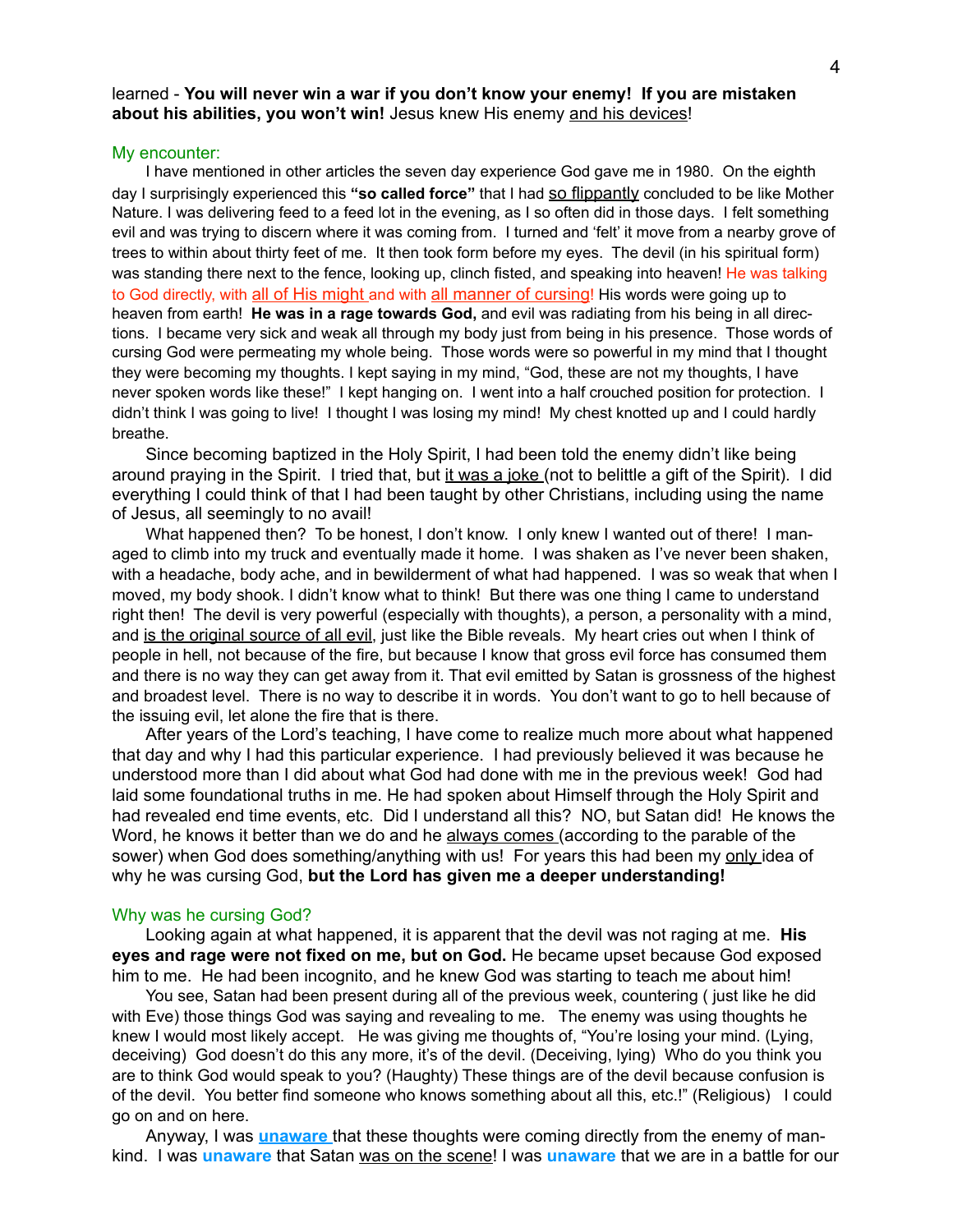own minds. Satan was cursing God because he had been exposed! He had come within about 30 feet of me and that was where he was doing his "thing." God had shown me the evil that was coming out of the grove. Satan was unaware that God was letting me feel that evil. **He was thinking he was not noticed, just like he had been unnoticed all week.** But when he was materialized in the spirit, he knew God was exposing his presence to me and he flew into a rage. He was **HOT** about being exposed.

He didn't manifest himself so I could see him. He is the master deceiver and he never does this unless it's to his own advantage. He never normally wants to be exposed in any way, except to those who worship him. I was becoming sick from being in his raging presence, not his presence. **He was out of control of his own emotions** which, by the way, is a sign of a spiritual influence in humans, Christian or non Christian.

A few days after this experience, God told me, *"I have shown you all things."* 

I learned from this experience that Satan is a thought giver, but I didn't have any idea of the picture that surrounds that fact. So when God was dealing with me about thoughts again, He said, *"Not all the thoughts in your mind are yours!"* This really upset me. I actually rebelled and said something like, "No way. All the thoughts in my brain are mine." Of course I was wrong.

#### Satan's greatest deception:

I've heard some people say they believe in Jesus but they don't believe in the devil. This is a great error because Jesus came to destroy the works of the Devil. These people are implying that Jesus isn't who He really is by saying that He didn't do what He said He came here to do. **They are unknowingly under the devil's greatest deception, the idea that he doesn't exist.** 

Some Christians say if you don't mess with the devil, he won't mess with you. They don't understand the truths that are in the book of Job, that Satan goes to and fro in the earth seeking whom he may devour. He is not Mr. nice guy saying, "If you don't bother me, I won't bother you!"

#### Satan's second greatest deception:

Some people do not think everyone can actually encounter Satan because he is not omnipresent, like the Holy Spirit. Let me give a little more insight as to the picture of the true situation with Satan. **I will start by saying that there is very little time and distance in the spirit**  realm! You may know this but do you understand it?

#### *II Peter 3:8*

*But, beloved, be not ignorant of this one thing, that one day is with the Lord as a thousand years, and a thousand years as one day.* 

Here Peter is saying, "Christians don't be ignorant of this:" What he is talking about must be pretty important for him to say those words! It is very important to understand all we can about the spirit realm, because Satan is the beguiler of the mind and your mind is subject to the spirit realm.

To be honest with you, when I had the experience of going to heaven, I pushed it aside or back in my mind; the enemy was telling me **it didn't really happen.** He was using logical suggestions that appealed to my logical mind and my flesh. My carnal thinking was keeping me from accepting that this event actually happened because of **the lack of understanding of the spiritual realm.** If we look at Jesus' explanation of the parable of the sower, in Matthew, we see that the enemy wins and makes "things" unfruitful, if we don't understand.

#### *Matthew 13:19*

*When any one heareth the word of the kingdom, and understandeth it not, then cometh the wicked one, and catcheth away that which was sown in his heart. This is he which received seed by the way side. . . .* 

*. . . 23 But he that received seed into the good ground is he that heareth the word, and understandeth it; which also beareth fruit, and bringeth forth, some an hundredfold, some sixty, some thirty.*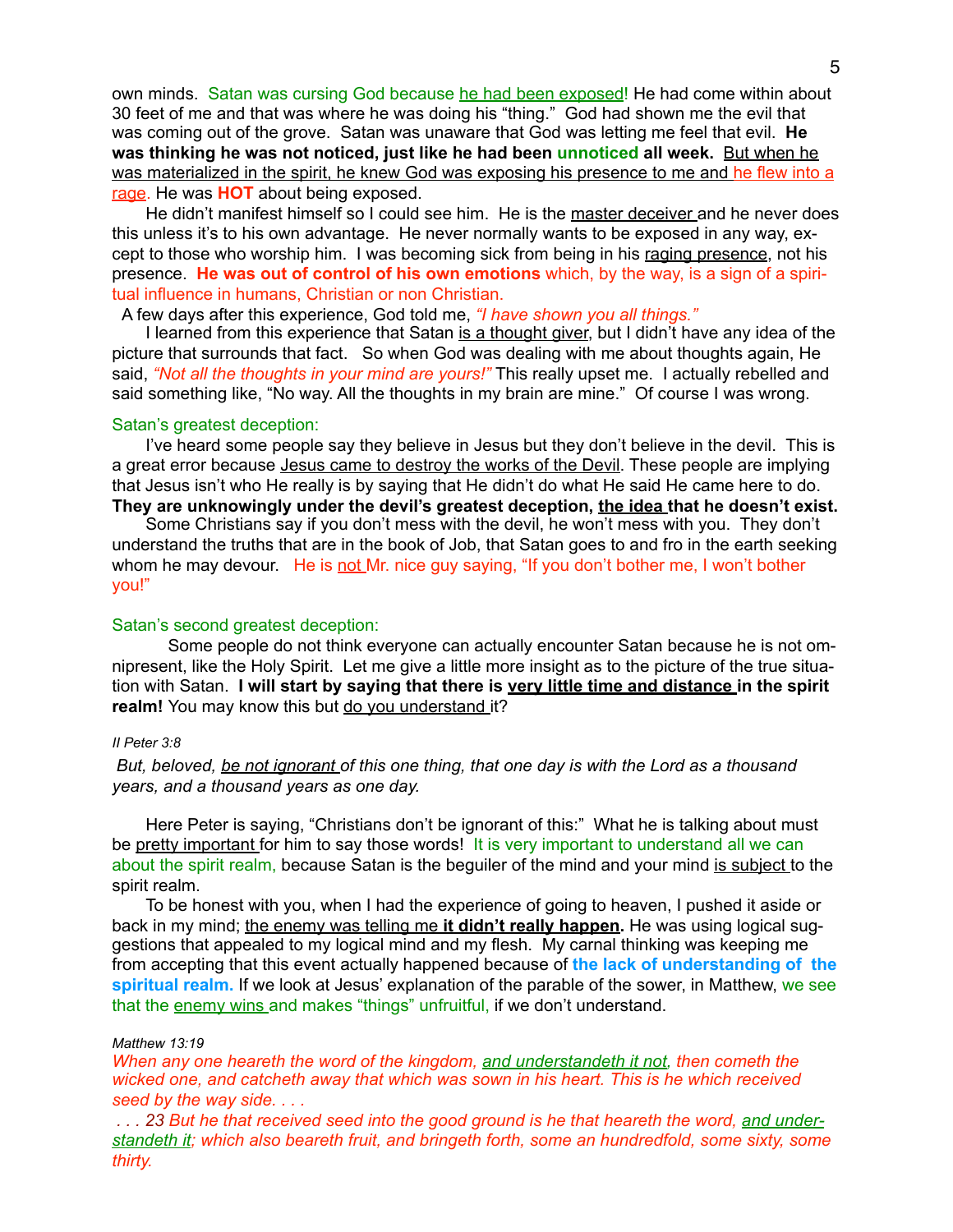The fact that I had been to heaven was not fruitful (as it should have been) because of my lack of understanding. So the Lord had to deal with me directly about it. He said very clearly, "I want you to tell them you have been to heaven." I was still resistant, so the Lord reminded me of what happened at the end of that experience. He had said to me, "**Go back and tell them."** I could not deny what He had said, so I started to talk about being in heaven. I was doing it out of obedience; not out of my understanding!

Now you may be wondering why I went through all this in my mind. You see, **I had the experience while I was driving a vehicle.** I had already experienced open visions, closed visions, night visions, and dreams. I had experienced the devil, and later I had even had an open vision of the power of the will of man while I was driving. **I thought I had experienced a vision when I was taken to heaven,** so I was having trouble accepting **that I was actually there.** The enemy had an open door to my mind because of my lack of understanding (like the parable of the sower reveals). He was rendering the experience practically unfruitful to me and others by using thoughts that I would most likely accept, negative to the experience.

The Lord has since given me the understanding of how it happened! When we have the full understanding of things, it places us on solid ground so the enemy has no openings. I talk freely about it now because I understand how it happened. God wants you to understand 'spiritual things,' so the enemy can't toss you to and fro like he did me. So, how could this happen while I was driving a vehicle?

#### *II Peter 3:8*

*But, beloved, be not ignorant of this one thing, that one day is with the Lord as a thousand years, and a thousand years as one day.* 

#### Presenting a picture:

Using the equation 24 hours in heaven = 1000 years on earth, we see that my three day experience in heaven took **.7 of one second** of our time. So we can see that I was only gone **.7 of one second** while driving my vehicle. We must understand that I also traveled across the universe to heaven and back in this **.7 of one second.** 

I also came to understand what happened to a friend of mine while he was working at a meat packing company. He was wielding a razor sharp knife on a meat cutting line. Speed with the knife is how you kept up! He was taken to heaven, to stand before the throne of God. There God answered a question this man had about a situation. It had always intrigued us as to why he didn't get hurt using the knife, knowing that he had been taken to heaven. I don't believe he was there an hour but if he had been, he was only gone from here **.009722 of one second!** This explains why nothing happened to him wielding the knife, while he was gone.

I have presented this to you so you can understand there is **little time and distance in the spirit realm.** This man and I had traveled a great distance across the universe to where the Bible says Heaven is, had our experiences, and returned **in less than a second** of our time! This paints a picture of how it is possible for Jesus to say so much can happen "in the twinkling of an eye." It brings to light the reality of what He said about Satan **'coming immediately,'** in His explanation of the parable of the sower in the book of Mark.

#### *Mark 4:15*

#### *And these are they by the way side, where the word is sown; but when they have heard, Satan cometh immediately, and taketh away the word that was sown in their hearts.*

When we hear God's Word in any way, Jesus says Satan comes immediately. Jesus was making a statement here. God made a statement here! The Lord says **Satan comes immediately. He always comes!** THIS IS A TRUTH that goes for everyone who hears any kind of a Word from God! It is possible for Satan to visit every human on the face of this earth, in fulfillment of what Jesus said here because time and distance are practically nonexistent in the spirit realm. Using the population of the world at the end of 1998, Satan can spend **1.343 minutes**  with every person on the earth **every 24 hours !** And just how much can Satan do in a minute, being incognito? Think about this? And then subtract those he knows he doesn't have to visit very often and look at the time it would allow toward those few who may be a threat to his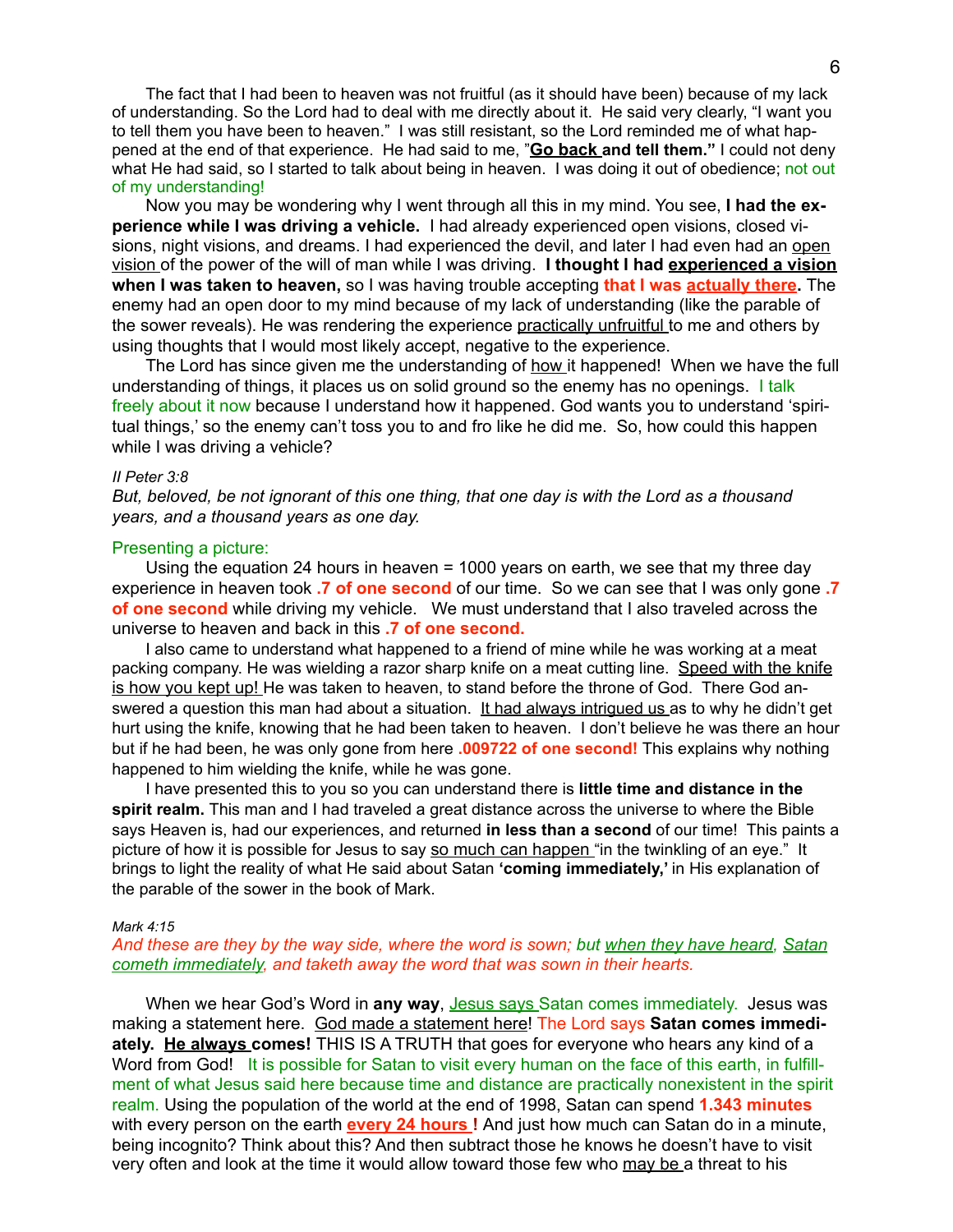cause! Know this, Satan is no dummy. He knows those people who are chosen by God for a particular purpose. He spends a lot of time with them and their minds, **unknown to them.** 

Jesus revealed that the enemy comes in while men sleep. He said this right after what He said about the parable of the sower.

#### *Matthew 13:25*

*But while men slept, his enemy came and sowed tares among the wheat, and went his way.* 

The wheat is the seed of the word, and the enemy plants weed seeds right along with the good seed, **'immediately' and moves on to the next victim!** He comes in 'unawares.' He did it with Eve! He did it with Judas!

#### *John 13:26*

*Jesus answered, He it is, to whom I shall give a sop, when I have dipped it. And when he had dipped the sop, he gave it to Judas Iscariot, the son of Simon. 27 And after the sop Satan entered into him. Then said Jesus unto him, That thou doest, do quickly.* 

#### Satan did it with Peter!

#### *Matthew 16:21*

*From that time forth began Jesus to show unto his disciples, how that he must go unto Jerusalem, and suffer many things of the elders and chief priests and scribes, and be killed, and be raised again the third day. 22 Then Peter took him, and began to rebuke him, saying, Be it far from thee, Lord: this shall not be unto thee. 23 But he turned, and said unto Peter, Get thee behind me, Satan: thou art an offence unto me: for thou savourest not the things that be of God, but those that be of men.* 

The enemy of mankind has done it with me over and over, and he has done it to you!

#### Satan beguiles us in our minds!

The Bible says Eve was beguiled in her mind. Looking at synonyms for beguiled we see a broader picture of what Satan can do to our minds by giving us the right thoughts, at the right time, in the right circumstances.

**Deceive -** Satan loves to give interpretations - He did with Eve! **delude -**To tone down what God meant = Oh, it'll be all right -He didn't really mean that, He meant this. **hoax -**What Satan presented to Eve was a hoax, unknown to her. **trick -**He was able to trick Eve because she didn't really understand what God meant and that Satan would come! (Parable of the sower) **captivate -** He captivated her thoughts - first by getting her attention. **charm distract divert -**  He diverted her thinking! **allure -**He allured her with the attractiveness of the fruit. **attract -** He got her attention. **entice -**He tried to entice Jesus by offering Him the kingdoms of the world! He enticed Eve with the promise of knowledge! **seduce -** He had seduced Eve's mind when she gave in to what he said. **tempt -** He successfully tempted Eve, but not Jesus, because Jesus knew God's thought behind His word. Jesus also knew Satan was real. Eve was unaware of the enemy. **bait -** Satan baited Eve's mind! **tantalize fascinate -** I'm sure Eve was fascinated with the thought of being like God! **bewitch -** hypnotize - mesmerize - spell bind - immerse curse - enchant - possess - captivate - occupy

Can Satan **bewitch or occupy** the minds of Christians, unknown to them? The answer to that is a resounding, "YES," just by looking at what Jesus said to Peter, "Satan, get thee behind me."

Jesus knew where Peter's thoughts had originated. Jesus had just revealed 'the plan of God' to Peter (Peter had 'heard the word', like in the parable of the sower) but because of the lack of understanding, the cares of this world, and the type of love we as humans understand, Satan used Peter and came at Jesus' purpose. **Satan and all evil spirits come against what God is doing as a top priority.** Everything else they come against is secondary!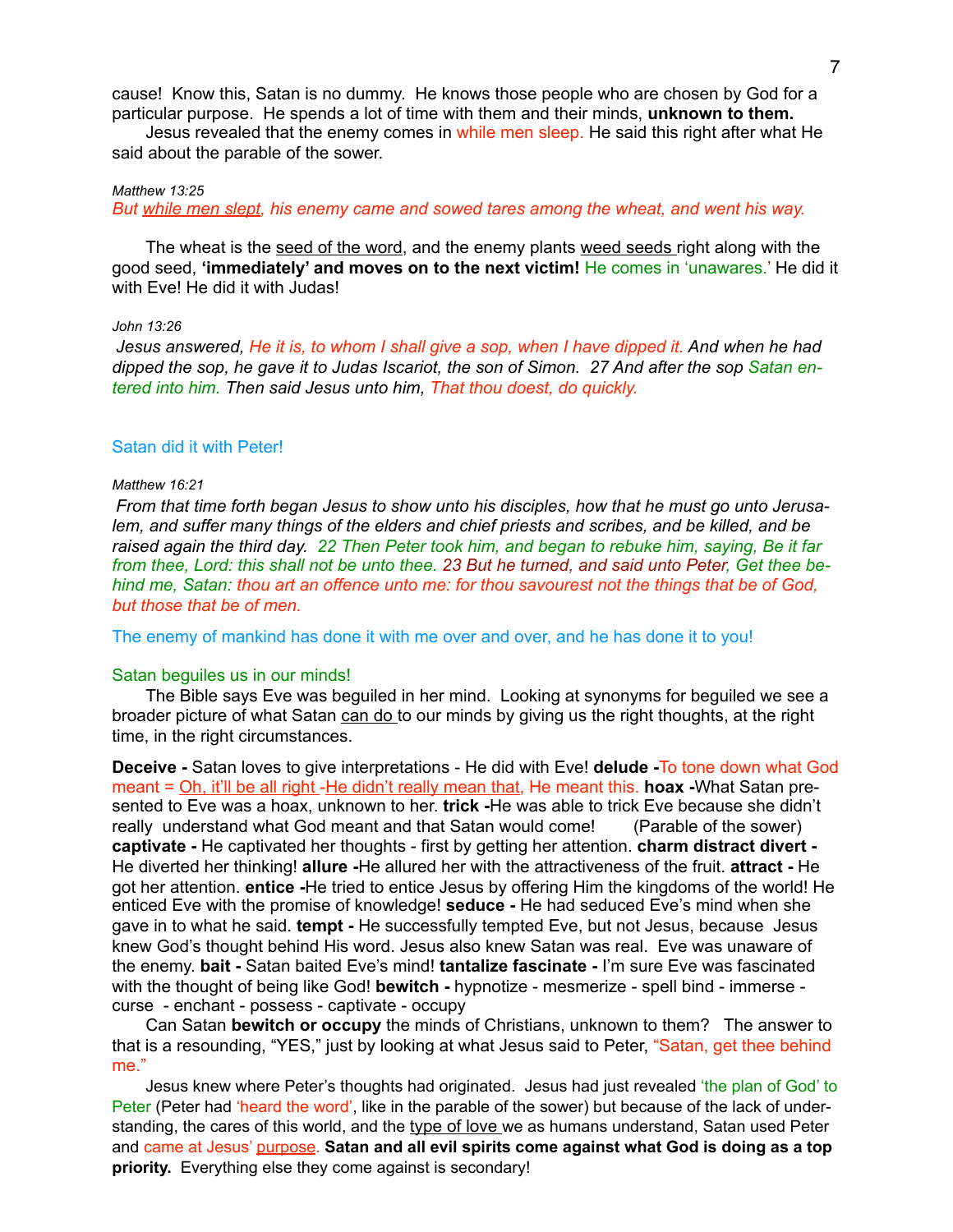Satan uses what he already has in you to come against the truth, or what God wants to use you for your true purpose. (You will see this picture more and more clearly as you read future articles about spirits.) Satan couldn't use or get control of Jesus because he had nothing in Jesus!

#### *John 14:30*

*Hereafter I will not talk much with you: for the prince of this world cometh, and hath nothing in me.* 

Satan used what he already had in Judas. Here is where Satan put the thought into Judas to betray Jesus.

#### *John 13:1*

*Now before the feast of the passover, when Jesus knew that his hour was come that he should depart out of this world unto the Father, having loved his own which were in the world, he loved them unto the end. 2 And supper being ended, the devil having now put into the heart of Judas Iscariot, Simon's son, to betray him;* 

Satan's opening into Judas' mind was the fact that Judas was already a thief. Wealth (lust of money) is a care of this world! Judas didn't receive the idea to betray Jesus just to betray Him! He received the idea to betray Jesus because of what was already in him, he wanted money, power, prominence (desires already in him)! Lust was the opening to those particular betrayal thoughts. Judas had been stealing from the bag of money all the time, but now the devil had planted a new idea (seed) in his head/heart. Because Judas accepted the thought, Satan was able to come in and **actually bewitch** (hypnotize - mesmerize -spell bind immerse curse - enchant - possess - captivate - occupy) **his mind!** 

#### *John 13:26*

*Jesus answered, He it is, to whom I shall give a sop, when I have dipped it. And when he had dipped the sop, he gave it to Judas Iscariot, the son of Simon. 27 And after the sop Satan entered into him. Then said Jesus unto him, That thou doest, do quickly.* 

At that point Satan came into control, in fulfillment of this scripture's picture:

#### *Proverbs 5:22*

*His own iniquities shall take the wicked himself, and he shall be holden with the cords of his sins. 23 He shall die without instruction; and in the greatness of his folly he shall go astray.* 

Judas' own iniquities (lawlessness, sins) already performed (already in him), allowed the enemy to come in legally, take control and keep him prisoner! When God speaks about Satan, He says:

#### *Isaiah 14:17 17*

*That made the world as a wilderness, and destroyed the cities thereof; that opened not the house of his prisoners?* 

Satan had control of Judas' mind/actions when it came to stealing and he could make him do it over and over! It's like having a spirit of anger. It rises up when it wants to and the person has no control over it.

Here is what happened after Satan had moved on and Judas gained control of his thoughts!

#### *Matthew 27:3*

*Then Judas, which had betrayed him, when he saw that he was condemned, repented himself, and brought again the thirty pieces of silver to the chief priests and elders, 4) Saying, I have sinned in that I have betrayed the innocent blood. And they said, What is that to us? see thou to that. 5) And he cast down the pieces of silver in the temple, and departed, and went and hanged himself.*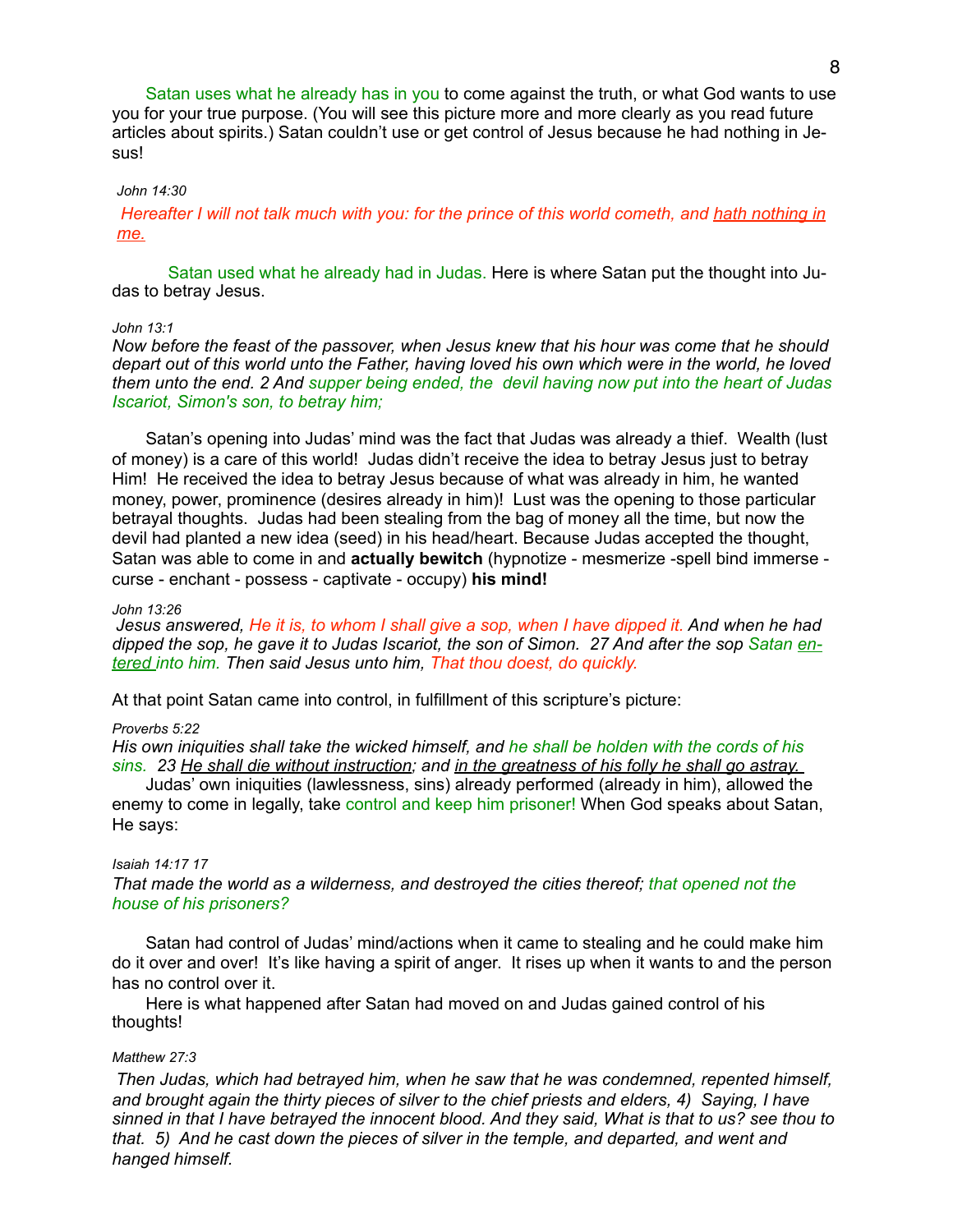Judas knew all along that Jesus was innocent. He didn't just learn that from seeing Him condemned.

#### He had simply lost control of his own thoughts, his reasoning power!

Have you ever gotten angry or emotional and did something, then after it was over you wondered why you did it? You wished you hadn't! You weren't really **in control** of your own thoughts, were you?

There is one more account I need to emphasize at this point. It's the record of Jesus' temptation. When Jesus dealt directly with the devil, He used the law and said, "It is written!" What He really did was to speak truth in all of his temptations. Jesus said the truth sets us free. Here we see the truth keep Jesus free!

#### *Matthew 4:3,4*

*And when the tempter came to him, he said, If thou be the Son of God, command that these stones be made bread. But he answered and said, It is written, Man shall not live by bread alone, but by every word that proceedeth out of the mouth of God.* 

Satan had just tempted Jesus' with a care of this world - the flesh!

#### *Matthew 4:5-7 5)*

*Then the devil taketh him up into the holy city, and setteth him on a pinnacle of the temple, And saith unto him, If thou be the Son of God, cast thyself down: for it is written, He shall give his angels charge concerning thee: and in their hands they shall bear thee up, lest at any time thou dash thy foot against a stone. Jesus said unto him, It is written again, Thou shalt not tempt the Lord thy God.* 

Satan has just encouraged Jesus to tempt (test) God! Of course Jesus knew better. In my experience, I didn't! The day I had the first visions I ever had, those of Russia, the Middle East, the Glory of the Lord, etc., Satan was there (unknown to me) pumping thoughts into my mind. He wanted to get the credit and throw me off course by telling me all this was of the devil! I walked to the south end of the hill and below me was an oil well, of which I was the pumper. It was not running and I had a thought I didn't realize wasn't mine. I said, "God, if this is of you and not of Satan, crank up that oil well!" Had I known the enemy had spoken to my mind and had I known the truth of God's word, I would have spoken to Satan and said, **"It is written, I should not temp God."** Am I wrong? Well here is God's audible answer to me, "Tempt the Lord, thy God, not unwisely!"

#### *Matthew4:8-10*

*Again, the devil taketh him up into an exceeding high mountain, and showeth him all the kingdoms of the world, and the glory of them; And saith unto him, All these things will I give thee, if thou wilt fall down and worship me. Then saith Jesus unto him, Get thee hence, Satan: for it is written, Thou shalt worship the Lord thy God, and him only shalt thou serve. Then the devil leaveth him, and, behold, angels came and ministered unto him.* 

Satan had just tempted Jesus with all he could offer! You will notice that Jesus used the Word correctly and didn't twist it to make it mean something for personal gain. **He knew what God meant** when He said it and that is why it is so important to learn what God meant in His Word. If we don't understand what God meant, we are open bait for the devils' deceptions! **That is just a fact!** 

I will be writing a lot more about thoughts and spirits and their ability to control our thinking in other articles in this section. But to close this article, let me say this to you. Any time God does anything, the enemy always comes to give interpretation, to corrupt, to delude, to confuse, to add to, to kill, to steal, or to destroy what God did or said. That's what he did in the garden with Eve and that is what he does with US!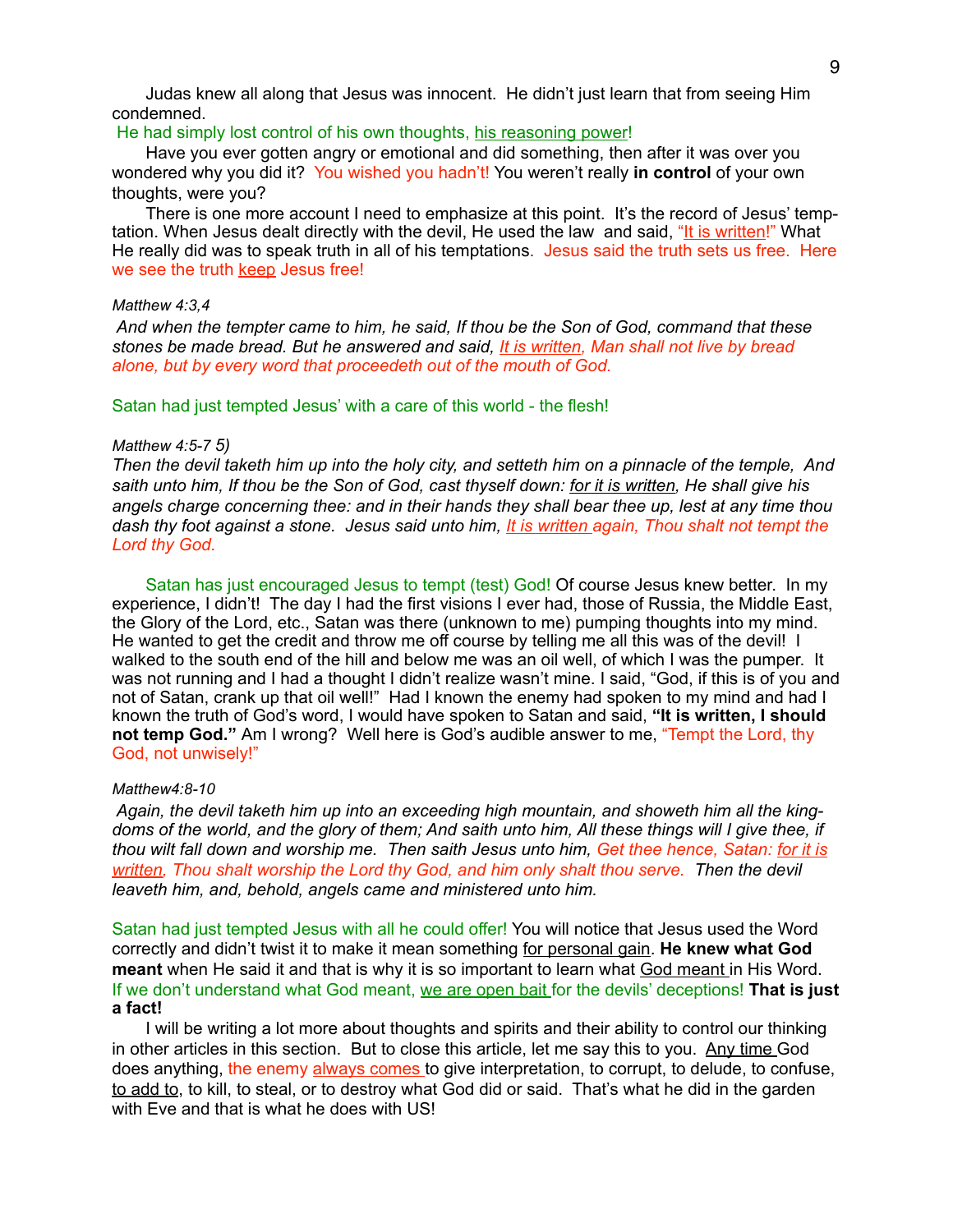## **How Simply Does the Enemy Use the Thoughts of People Against God's Purpose?**

How can the enemy use thoughts against you, after **God has told you to do something and you have decided to do it?** Since the following incident happened, I have seen the enemy work repeatedly in situations where God has told someone to do something only to have circumstances change to keep that person from obeying. I'll let this experience speak for itself.

It was revealed to a friend and my wife that we were to go to Tulsa, Oklahoma. Since the Lord had not indicated the purpose, I had very little interest in going. I was very carnal minded at that time. Time passed and finally my wife and friend convinced me to go. We made plans and I arranged to be gone from work. Then the Lord revealed to me in the night that **the enemy would try to stop me from going.** He also revealed that this would occur at my place of work.

As I recall the events of that week before our departure, I had no idea how the enemy would attempt to stop me. I was, as you could understand, more alert and even wondered if something were going to fall on me. I didn't know what to expect. I was operating a feed mill at a grain elevator and there were many things that could happen in one of those places. I had to deal with many people and a variety of situations.

The week started normally, but about half way through it we started getting an unusually large, I should say overwhelming, number of orders. This sparked a concern by the manager since I was planning to leave. If he hadn't known the Lord had told us to go, he would have told me I couldn't go. I wound up in his office to talk about it as it was apparent that we were overloaded. That kind of lets you know the picture of the situation. On top of that about a day before it was time to leave, the person who was to replace me came and said that I couldn't go because **we were too busy and he wouldn't be able to handle it**. My jaw must have nearly fallen to the floor. I couldn't believe my ears. You see, this young man was a workaholic. He would go home from work and farm until two or three in the morning, day in and day out. He loved any work that was a challenge. (To tell you of his capabilities, soon after this incident, at a very young age, he started managing a branch elevator and feed mill.) Normally, he'd tell you he could handle anything and was the type that would tackle anything! This was completely out of character for him!

I reminded him of the time he was going to Wyoming and was worried about being away, leaving me with more responsibility. I had told him not to worry about the place because I would make sure everything was done, "I could handle it." As I was reminding him of this, **He suddenly got this funny look on his face** and told me to go ahead, "He could handle it." Then he turned around and walked off. I was left standing there thinking, "That was really strange, what in the world is going on!" The orders kept coming in so I decided to stay after hours and work a little harder, still wondering how the enemy would try to stop me.

Then it came out! I never will forget it. While I was talking with a farmer as I loaded his pickup, he said to me, **"I don't need this feed."** I said, "What do you mean, **you don't need this feed?"** He indicated to me that he had enough feed to last way into the next month. He had just decided (entertained the idea) to get some more feed now because he wasn't sure what was going to happen next month. **It was then that I realized that the enemy or spirits were putting thoughts into people's minds,** which was causing the overload on me and the mill.

Remembering where the Bible says Eve was **beguiled in her mind**, I began to understand the "out of character" performance, and the funny look of the young man who was to replace me while I was gone for the Lord. I asked the very next customer if she was getting her feed a little early? She said, "Yes." I didn't pursue the subject any further with her. There was no reason to.

With this feed mill incident God was showing me how simply, in every day life, a spirit and/ or the enemy can give simple thoughts to people to come against God's plan.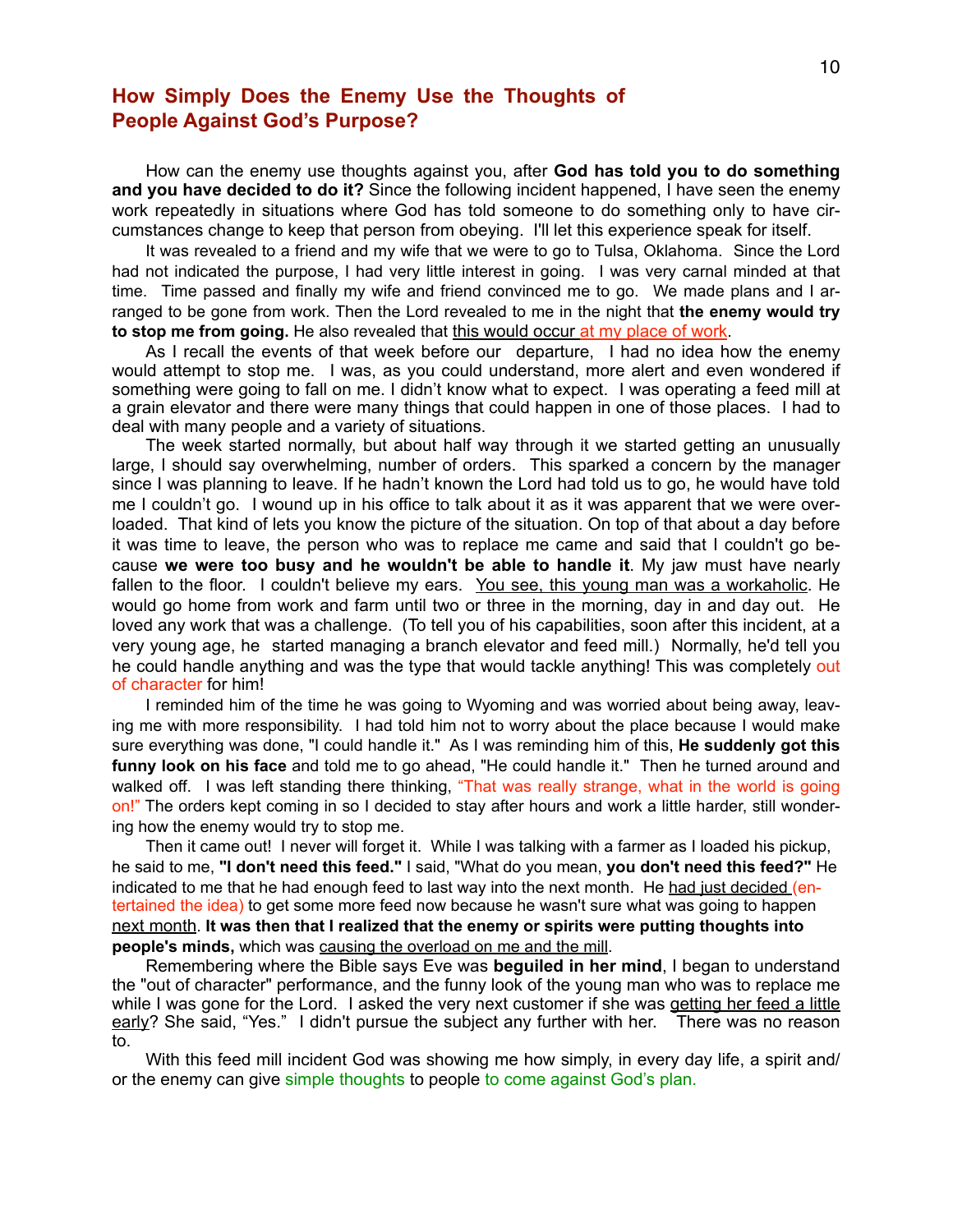# **The Deep Seed of Anger**

I, Roy Sauzek, being of sound mind, am testifying of the spiritual forces from which I've been delivered. I use the term **"a sound mind"** because every time the Lord has delivered me from a spiritual force it usually, in some way, had a mind clearing effect. Ironically, if you had asked me if I had a clear mind beforehand, I would have said, **"I have always had a clear mind**." However, the mind clearing effect that I refer to here includes **freedom of thought** and freedom to see and hear correctly. There is one clear fact that the Lord was showing me as I was delivered from some spirits. That is the fact that spirits affect our ability to think correctly and can actually keep us from seeing the truth! Jesus said,

#### *Matthew 7:4*

*Or how wilt thou say to thy brother, Let me pull out the mote out of thine eye; and, behold, a beam is in thine own eye? 5) Thou hypocrite, first cast out the beam out of thine own eye; and then shalt thou see clearly to cast out the mote out of thy brother's eye.* 

A spirit can affect a person in three ways: from the inside, from the outside, and through other people. No matter what the source, **its purpose is to adversely affect you, your mind, and your ability to obey God, therefore your function in life.** All evil spirits come against God, **His plan,** and **His ways.** They are against you, God is for you! **God is for the function of your mind, the enemy wants to control it!** 

When it comes to spiritual influences in our lives, anger is one that we can identify readily so I have begun with it. The Bible says not to let the sun go down on your wrath (anger). Just because you got angry doesn't mean you've acquired a spirit of anger. But, how many days have you let the sun go down on your anger? That is the important question.

Anger was the first spirit from which the Lord delivered me. **Anger can rise in a person from the inside or come upon a person from the outside.** I have heard pastors say that you have to deal with things that rise up in you. In one sense this is true, therefore, we should be aware that we need to control the problem until we are delivered of it. However, sometimes this is not possible because of the severity of the spirit's hold on our life.

A person told me they had been counseled to grip the steering wheel and count, either to a hundred or until the anger had passed. This was their way of controlling the anger. But understand, **they were only controlling their flesh, not the anger!** By their actions they simply were not letting the anger manifest outside of their own flesh. I told this person that the anger was not from (the real) him. I explained that **if it was from him, he would be able to control it.** Although he held onto the steering wheel, the actual anger still rose up; it was still there in his flesh.

Spirits rise up at their own will. I know this from experience. Before I was delivered from the spirit of fear, it did just that. I would be standing in front of people, ready to say what God had revealed, when fear would rise up and stop me from delivering the message. Even if I fought through it, the message was unclear or poorly presented. **I could not control the fear in any way, when it decided to rise up.** 

Anger (or any other spirit) can arise at its will, in any situation, and at the oddest times. Haven't you ever been angry about something and looked back on the situation and thought, "Why did I get so upset over that?"

Spirits love to make life miserable by rising up in situations, functioning, and then drawing back, leaving the individual to deal with the aftermath.

Many years ago, before the Lord delivered me from the spirit of anger, He showed me two things, first, that something 'strange to me' would happen to me and second, I would need to cry out to Him for help. "God, help me," were the words.

The Lord had given a dream to a member of our prayer group and I was instructed by the group to give/get the interpretation. During the following week the Lord gave me the interpretation. I went to the next meeting to deliver it. I was giving the interpretation and as I finished, I noticed a very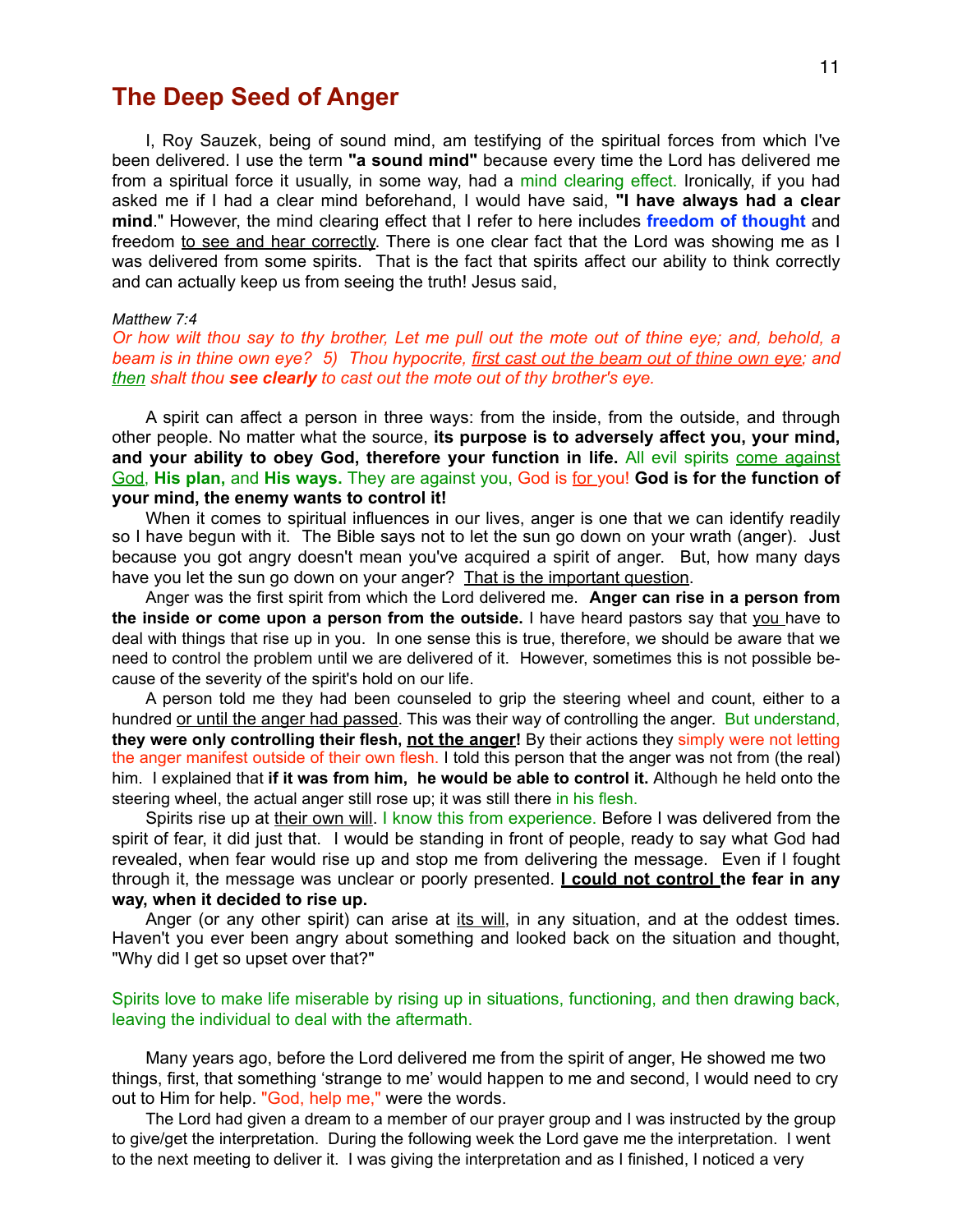strange thing. **The last two or three words I spoke didn't seem to be my words.** It was like I saw the words for a moment right after they left my mouth! I went home wondering about this strange event.

I awoke the next morning, knowing something was really wrong because of what He had shown me in the night. I cried out, **"Oh God, help me."** That morning the Lord told me "You have a deep seed of anger against the body of Christ. It is a spirit." I then realized I had given the interpretation in anger. Those words that didn't seem to be mine were words given in the spirit of anger. I had given the correct interpretation but had given it in or through anger, not in love. You see, the interpretation of the message was one of correction.

Then the Lord revealed to me how the door to the spirit of anger was opened. The very root of the anger, against Christians, had started when I discovered that the people to whom I had entrusted my family, as far as salvation goes, did not know what they were doing. God had revealed to me that my wife was not saved and it was because of church traditions and doctrines. Then **I was mad** and rightfully so. **We were talking about my family's place in eternity!** 

Then this seed grew because I continued to be disillusioned by Christians. I saw Christians do things they shouldn't when they knew better. I wondered, "Why are they doing this?" You see, my expectations of Christians had been too high. Are yours? Have you been disappointed by Christians? Do you harbor negative feelings toward Christians? Do you have a deep seed of anger toward a friend, or maybe a family member whose actions were not becoming to a Christian? The Lord told me *the body of Christ is full of this particular deep seed of anger.* 

The Lord delivered me from the spirit of anger that very morning. I decided to call the people who had been at the meeting and apologize for attacking them. Then the Lord handed me a real shocker. He told me not to do it. He said, "It was a spirit that attacked them, not you. You are not to apologize to them." I thought, "This is terrible. How am I to handle this?" I finally just told them the truth. Glory, what a relief! The truth does set you free! They had no trouble accepting it because they knew more about spirits than I did.

What had happened? The Lord had given me the interpretation to the dream, but I had given the correct interpretation through the spirit of anger. It is a truth I reveal here, spirits act as filters for both incoming messages and outgoing messages. They do this without you really knowing it. I was completely unaware that I was giving the message in anger!

If you have a spirit affecting you, understand that it can filter what comes in from other people. You get the wrong impression of what someone says, in the light of the particular spirit that affects you. Spirits do this by giving you thoughts, by distorting the tone of voice you hear, and by giving you feelings. They filter (block and change) completely what was really said, or really happened!

When the Lord said I was not to apologize to those people, **I learned a fundamental truth.**  It's one that really helps in the area of forgiveness. **When you understand it is a spirit operating and not the person,** it actually wipes out the need for forgiveness in many situations. This is because there is suddenly nothing to forgive, as far as the person is concerned. The person didn't do it! Jesus said,

#### *Luke 11:35,36*

*Take heed therefore that the light which is in thee be not darkness. If thy whole body therefore be full of light, having no part dark, the whole shall be full of light, as when the bright shining of a candle doth give the light.* 

Notice here that Jesus said we could have light in us (our bodies) and still have a part that was dark, **. . . be full of light, having no part dark. . . .** He would not have said, "having no part dark," if it were not possible to have darkness in with the light.

Yes, we as Christians can have spirits that are operating in us (our flesh) and even controlling our lives. If the anger in you rises up and causes trouble with others, **it has altered your life** and changed the path you were on. **It changed the path, not you!** Anger has landed some people **into jail** and **cost some their jobs**. Is that not **controlling your life?** I know some will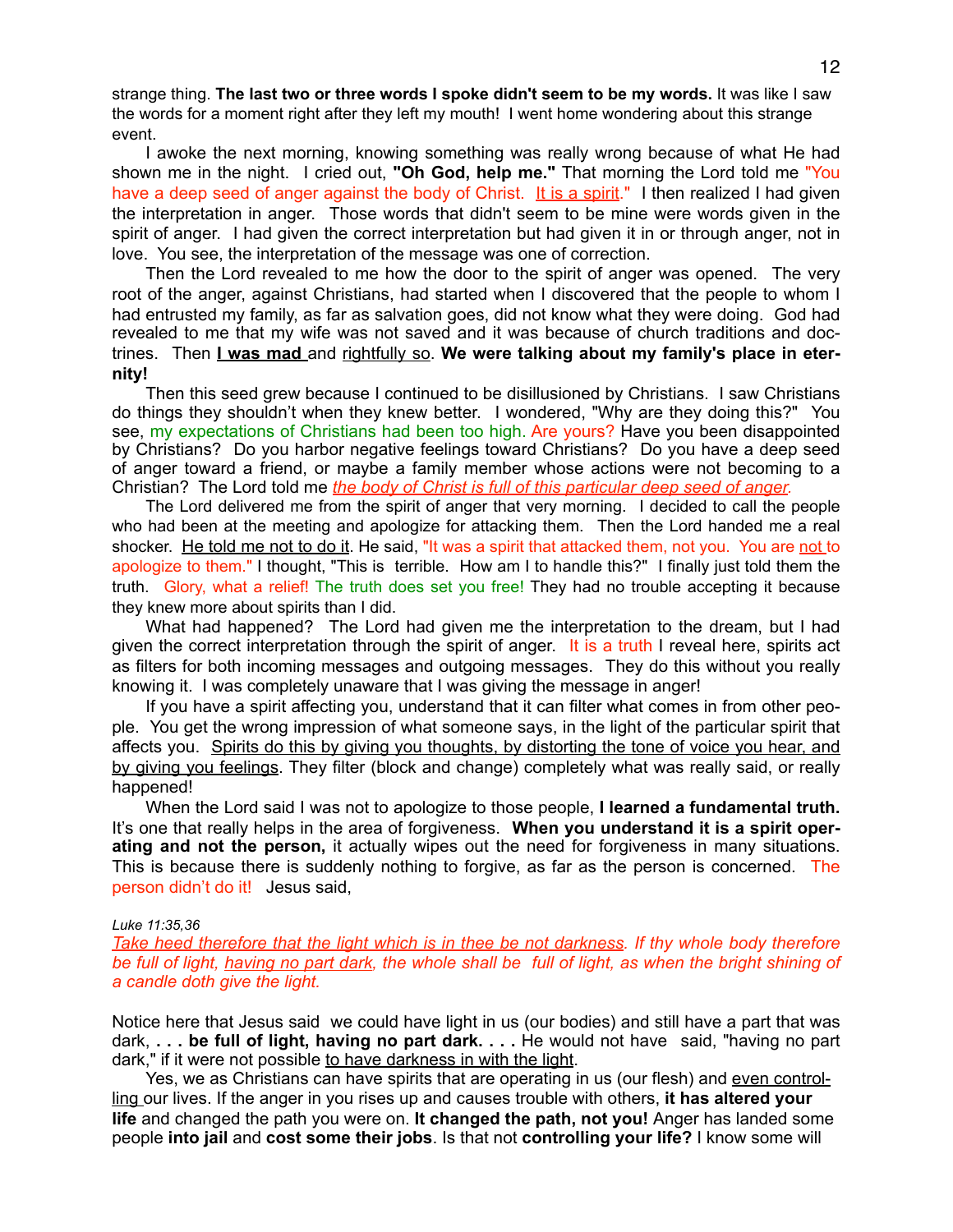hang on to the words "influencing your life." But I speak as one delivered, these things that were unknown to me at the time, controlled my life's destiny.

(Let me say here, one of the most important words ever given to me, was given through the spirit of anger. I saw the spirit, but knew the word was from God. I knew the same thing had happened to this person that had happened to me!)

If you have a deep seed of anger, it's there for one of two reasons. Either it is there because it has been passed down from a previous generation, or it is there because of something that happened to you. **I had a legitimate reason to be mad,** but that was beside the point-THAT DOES NOT MATTER. If you have a legitimate reason to be angry, it doesn't matter. What matters is the fact that you have anger in you, and it is a spirit. It is influencing and changing your life, whether you believe this or not!

Is your anger unknowingly towards God because you believed for something that didn't happen? No matter what anger it is, the Lord wants to deliver you!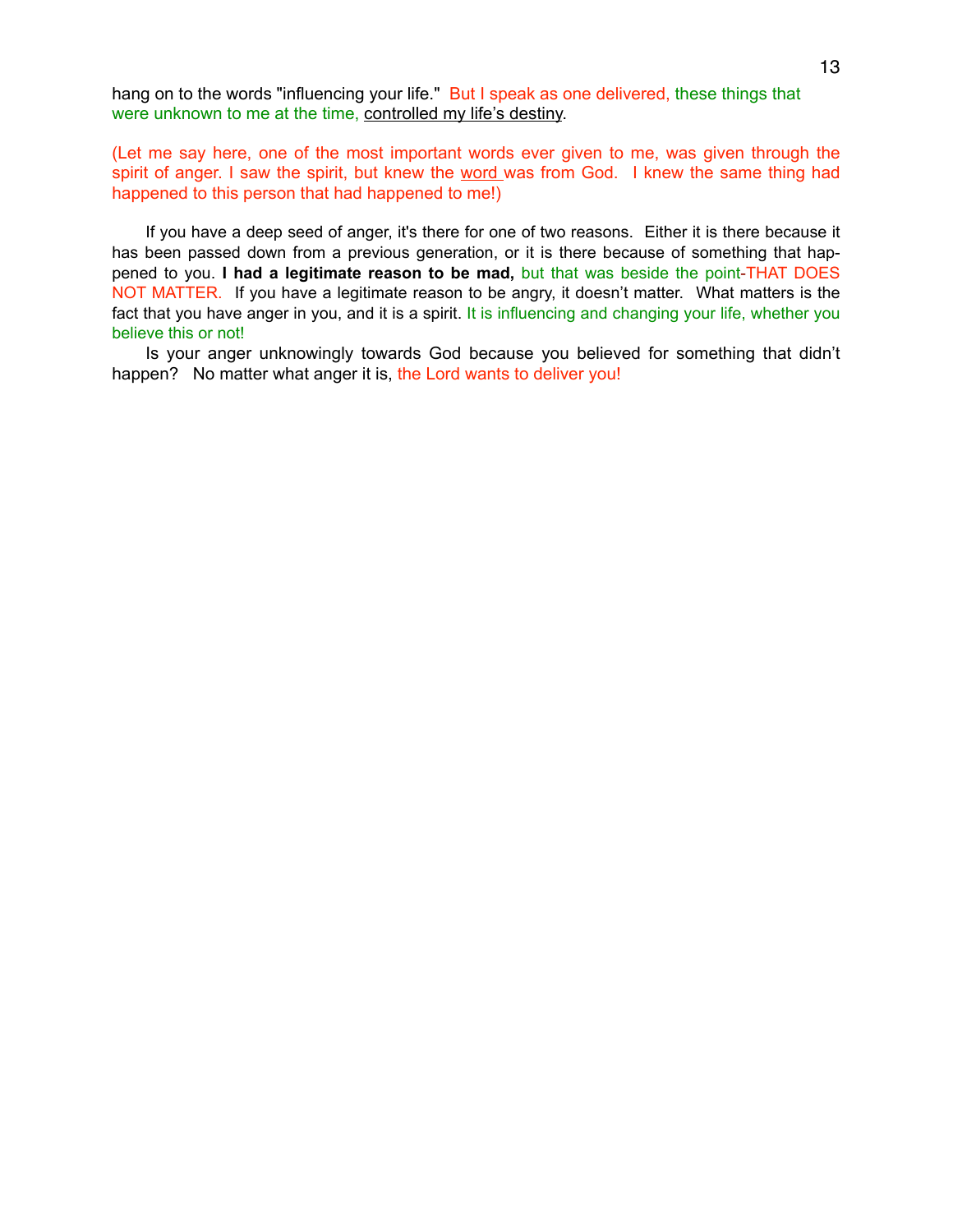## **My Deliverance From the Spirit of Fear**

It had been suggested to me by more than one person that I might have a spirit of fear. Therefore, eventually I was prayed over, by a group I will call group A. It was cast out in the name of Jesus. But nothing happened! Compare that to this Biblical reference.

#### *Mark 9:16 -18*

*And he asked the scribes, What question ye with them? And one of the multitude answered and said, Master, I have brought unto thee my son, which hath a dumb spirit; And wheresoever he taketh him, he teareth him: and he foameth, and gnasheth with his teeth, and pineth away: and I spake to thy disciples that they should cast him out; and they could not.* 

(The disciples had called the spirit out and it hadn't worked.)

Then Jesus spoke to those there, saying that they were of little faith and told them to bring the boy to him.

#### *Mark 9:19*

*He answereth him, and saith, O faithless generation, how long shall I be with you? how long shall I suffer you? bring him unto me. 20 And they brought him unto him: and when he saw him, straightway the spirit tare him; and he fell on the ground, and wallowed foaming.* 

When the boy came into the presence of the Lord the spirit rose up in the boy to control him one more time. Then Jesus spoke with the father of the boy.

#### *Mark 9:21-22*

*And he asked his father, How long is it ago since this came unto him? And he said, Of a child. And ofttimes it hath cast him into the fire, and into the waters, to destroy him: but if thou canst do any thing, have compassion on us, and help us.* 

Obviously, the spirit had been in the boy for quite a while. We need to understand that the length of time a spirit has controlled or harassed a person is relevant to what must happen to get rid of it. The longer a spirit is resident, either inside or on the person, the more it is intrenched or attached. So there is more to understand than just what type of spirit it is. Then we see the father of the boy ask for help and here is Jesus' answer.

#### *Mark 9:23-24*

*Jesus said unto him, If thou canst believe, all things are possible to him that believeth. And straightway the father of the child cried out, and said with tears, Lord, I believe; help thou mine unbelief.* 

Honesty with God is always the best avenue. The father asking the Lord for help, in tears, reminds me so much of my very sincere, "Oh God, help me," when I needed delivered from anger.

#### *Mark 9:25-26*

*When Jesus saw that the people came running together, he rebuked the foul spirit, saying unto him, Thou dumb and deaf spirit, I charge thee, come out of him, and enter no more into him. And the spirit cried, and rent him sore, and came out of him: and he was as one dead; insomuch that many said, He is dead.* 

Notice that Jesus told the spirit *"and enter no more into him.."* This particular spirit was 'in' the person, not 'on' the person. There is a great difference. What Jesus said also reveals that you can tell this type of spirit not to come back. From this we can learn that a spirit has the abil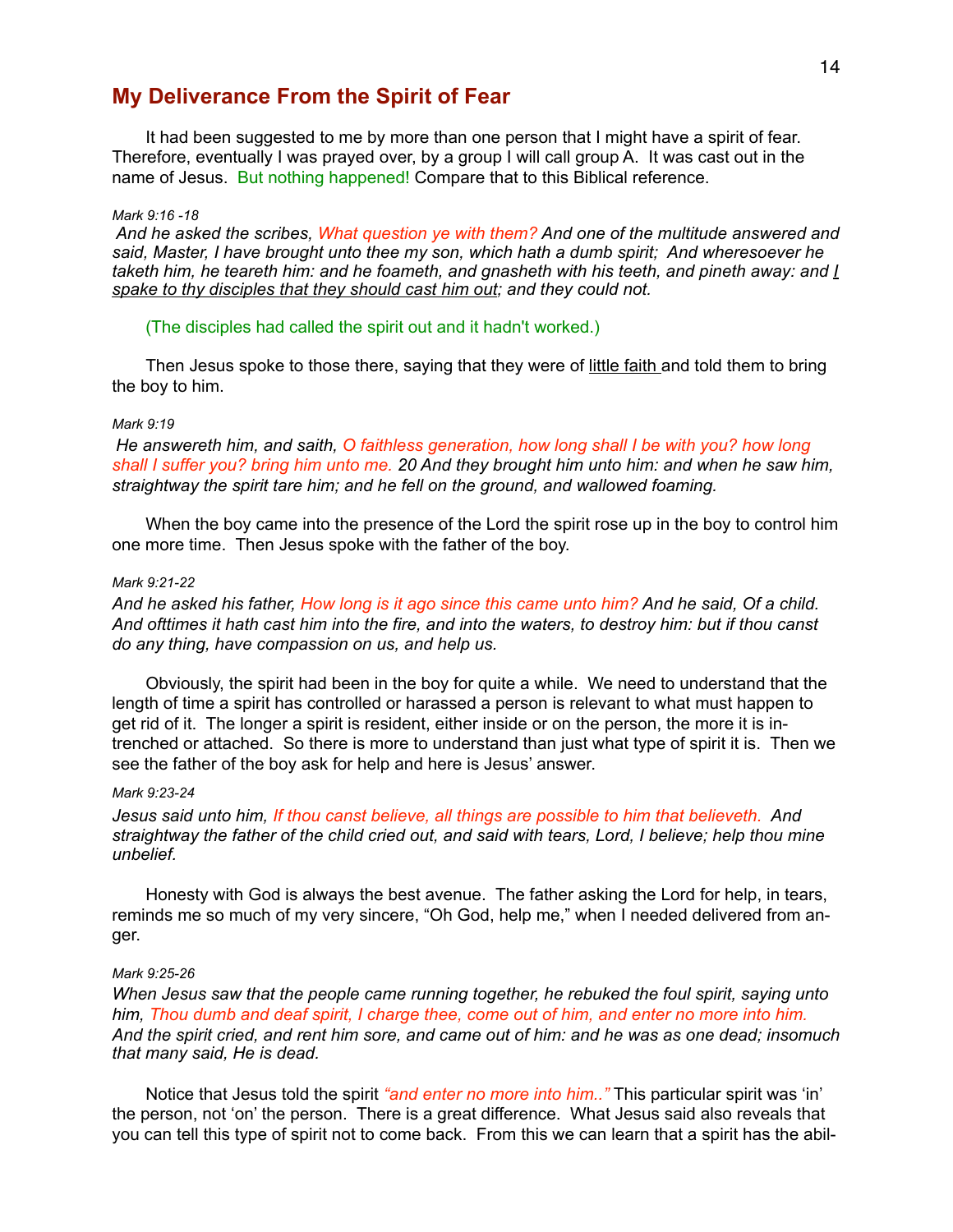ity to intensely control the soul and flesh of a person. This man's son looked so lifeless after the spirit was gone that many said he was dead.

#### *Mark9:27-29*

*But Jesus took him by the hand, and lifted him up; and he arose. And when he was come into the house, his disciples asked him privately, Why could not we cast him out? And he said unto them, This kind can come forth by nothing, but by prayer and fasting.* 

Jesus said the reason they couldn't cast this type of spirit out was because, *"This kind can come forth by nothing, but by prayer and fasting."* The King James (Open Bible version, with study notes) also shows us that "come forth" could be translated "be driven out."

#### *"This kind (type) can be driven out by nothing (no other way), but by prayer and fasting."*

In other words, Jesus was telling the disciples that this particular kind of spirit had to be driven out through prayer and fasting, that just speaking to it, "In the name of Jesus" (poof!), doesn't make it happen! This helps explain the intensity we must have in some cases to take the Kingdom of God by force!

In Matthew's account, we see that Jesus also spoke, in answer to the disciples, about having the faith of a mustard seed, etc.

#### *Matthew 17:19 -20*

*Then came the disciples to Jesus apart, and said, Why could not we cast him out? And Jesus said unto them, Because of your unbelief: for verily I say unto you, If ye have faith as a grain of mustard seed, ye shall say unto this mountain, Remove hence to yonder place; and it shall remove; and nothing shall be impossible unto you.* 

From my experience, I believe that the disciple's lack of faith was the reason they did/could not **pursue** the spirit.

#### *Matthew 17:21 Howbeit this kind goeth not out but by prayer and fasting.*

Jesus had just spoken to them about their lack of faith. Then He says "However" this type "goeth not out" but by prayer and fasting. ("And fasting" is not included in all versions.) It is clear that He was saying, "However, this is the only way this type will go out." Jesus had just given them **more information** about this type of spirit. It takes this knowledge, this understanding, along with faith!

The Greek word for "goeth not out" is the same word translated "can come forth" and "be driven out" in the book of Mark. So we can arrive at the same picture given in Mark.

#### *Howbeit (However) this kind (must be driven out) by prayer (and fasting?).*

You may be asking why Jesus just spoke and it happened? For one thing, Jesus had the fulness of all the gifts of the Spirit. We don't individually have all the gifts, but corporately we do. This is why it is so important to recognize the body of Christ. To recognize the body of Christ means that we must recognize the gift's given by God to each person. This sheds light on why Paul said that some Christians are sick and die because they haven't discerned "the body of Christ." In my case, it took team work to deliver me from the spirit of Fear!

At any rate, Jesus was telling His disciples that for them to have success, pressure must be applied to the spirit through prayer (and fasting?)!

I have shown you the scriptural evidence that Jesus indicated that some spirits must have 'pressure applied' and won't leave by just speaking to them in faith. The testimony of my deliverance from the spirit of fear verifies this fact. The spirit of fear was very intrenched in me and probably was there from birth (family curse). It had a 'strong hold' on me!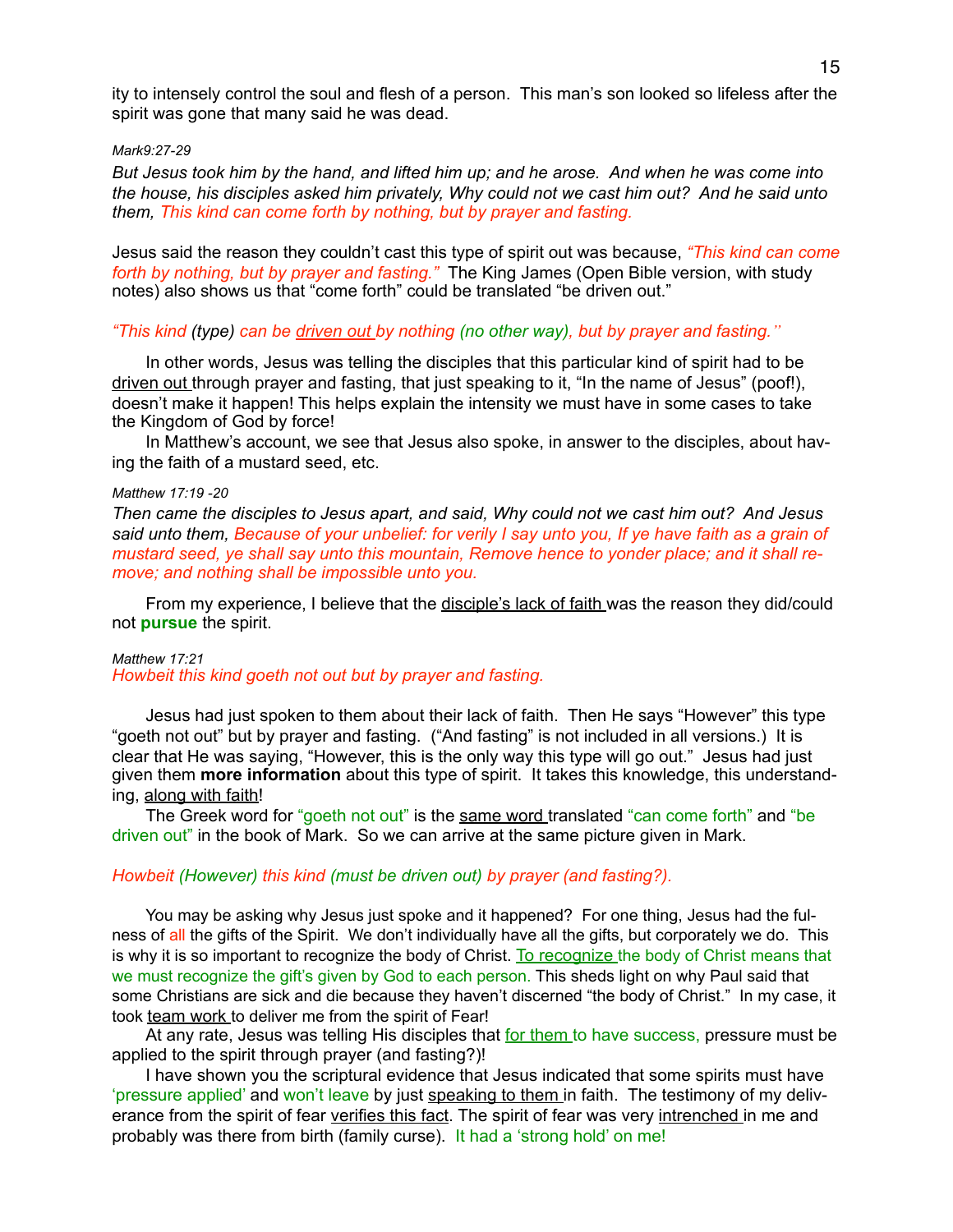It was well over a year after fear was cast out of me by group A, with no results, that the following events took place. As a matter of fact, I was going to a different church! First of all, in a prayer meeting (group B) a person was moved by the Holy Spirit to slap me (a backhand) in the upper stomach and say, "Come out, in the name of Jesus." No name was mentioned and no one knew what it was.

Then, three months later, I was in a prayer meeting with these same people and I became ill with symptoms that I had about two weeks earlier. I had gone to a doctor and had been diagnosed with hepatitis -the non contagious kind. In this prayer meeting I had tremendous pain in my upper stomach, so much so that I had to bend in the middle to alleviate it in any way. If I could have afforded it, I probably would have considered asking them to call an ambulance. I decided to trust those around me who seemed to know what was going on. (They were surprised it had taken three months.)

#### (I'm sharing the following in detail, not to scare you, just to let you know how real this is. I'd go through it again to get rid of this despicable thing that had a hold in me.)

As they were praying for me, they were told it was the spirit of fear. One lady placed her hand just below the bottom of my chest bone and started to push up. It was where I had been back handed, with the words "Come out," etc. Surprisingly, I felt something move inside me. I thought, "My God, this is real!" As she pushed it up, I felt it move more and more but then I started to realize that it had tentacles all through my flesh (body) like an octopus, with it's head being where she was pushing. I could feel the tentacles tearing at my flesh as this thing moved up in my chest. ( I want to make it very clear here that the spirit did not move unless she pushed it up with her hands. She knew exactly where the spirit was as it moved up.) They continued praying **a warlike prayer in the Spirit and using the name of Jesus! It was the voice of the Lord delivering me.** The spirit was tearing my flesh and started to make me bleed out my mouth. When the group realized I was bleeding, they commanded it to stop tearing me and it did.

My pastor told me afterward that I would be weak and sickly for three days. He was right. I rested and listened to Christian music most of the time. The amazing thing was that the next morning I felt like I woke up to a new world. **It didn't look the same, it didn't feel the same**, but it was the same. I finally realized I was the one who was different, not the world. I definitely saw clearer, in fulfillment of what Jesus said.

#### *Matthew 7:4*

#### *Or how wilt thou say to thy brother, Let me pull out the mote out of thine eye; and, behold, a beam is in thine own eye? 5) Thou hypocrite, first cast out the beam out of thine own eye; and then shalt thou see clearly to cast out the mote out of thy brother's eye.*

I have found that in every case, when I have been delivered of a spirit, it has left me with clearer vision of what that particular spirit produces. That "aura" we have around us, produced by a spirit, most certainly blinds us to even seeing its works in ourselves clearly until we are delivered of it.

I should have written down everything that I realized was missing from my mind that next morning. The thought pattern that I remember the most as being gone was the thought pattern that contained the "What if's." "What if this" and "What if that," is easily seen to be of the spirit of fear. I remember (before the deliverance) standing in front of people and having the spirit of fear rise up so much that it stopped me from delivering what I was to say. I had always thought that it was "just me!" Well, it wasn't, it was the spirit of FEAR!

To understand a little more about the unknown ability of spirits, I share something about a person who was told they had fear in them. This person denied it; most people do. You must understand that the spirit can deny it's own existence. The pattern of denial is directly related to the type of spirit it is. Anyway, I gave the book *Evil Spirits . . . Yuck* to this individual to read because this person was very active in spiritual warfare. They read it but never made any com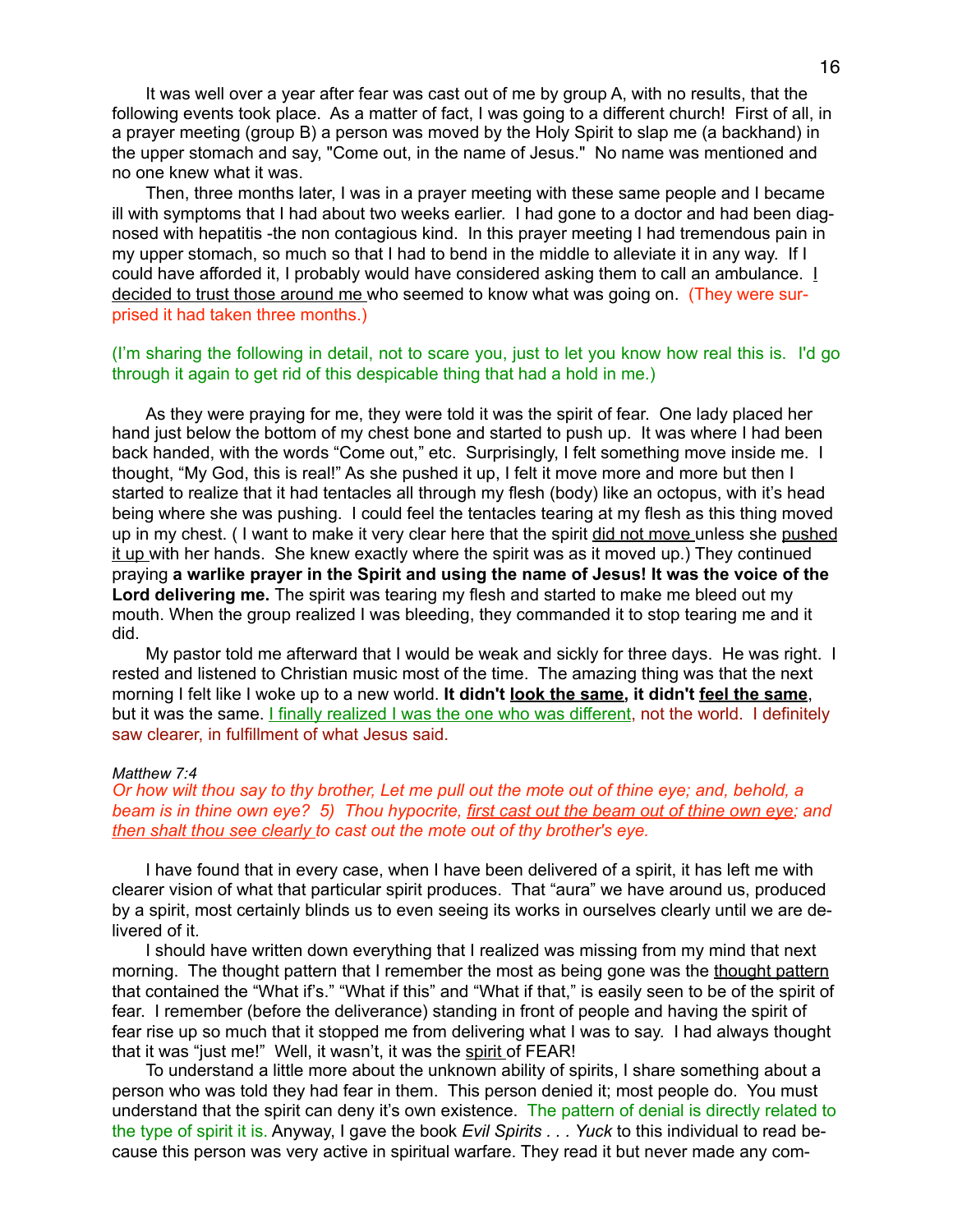ment about it to me. Some time passed and this individual was at a meeting where the spirit of fear was cast out of them. After that experience this person was giving me testimony of it being gone, and how different they felt. They knew it was gone and could now see it's previous activity in their life!

In the conversations that followed, this person revealed that they had reread my book *Evil Spirits . . . Yuck (No longer in print.)* and was now excited about what it said. This person was now telling me what a good book it was. This shows what a spirit can do as far as producing a mote in our eyes. This individual could now see clearly what the book says, the spirit had been blinding them before.

We can recognize a spirit by it's fruit, but in all honesty I was only able to see fear's fruit in the limited vision and knowledge of fear that I had before I was delivered from it. I had taken part in spiritual warfare with success. But now I see the fruit of the spirit of fear much clearer because the mote that was produced by that particular spirit was removed from my eyes. I had been seeing in part!

I have shared this experience with you in the hope it will help you to recognize the fact that in some cases it takes 'pressure' to remove a spirit. Perhaps you have picked up some other nuggets to add to your knowledge of spiritual warfare. The lack of knowledge and understanding was the reason group A didn't get the job done.

In closing, let me make it very clear, no fasting was involved in my deliverance. It was the Lord who delivered me from the spirit of fear through His Spirit, His Name, and some obedient people!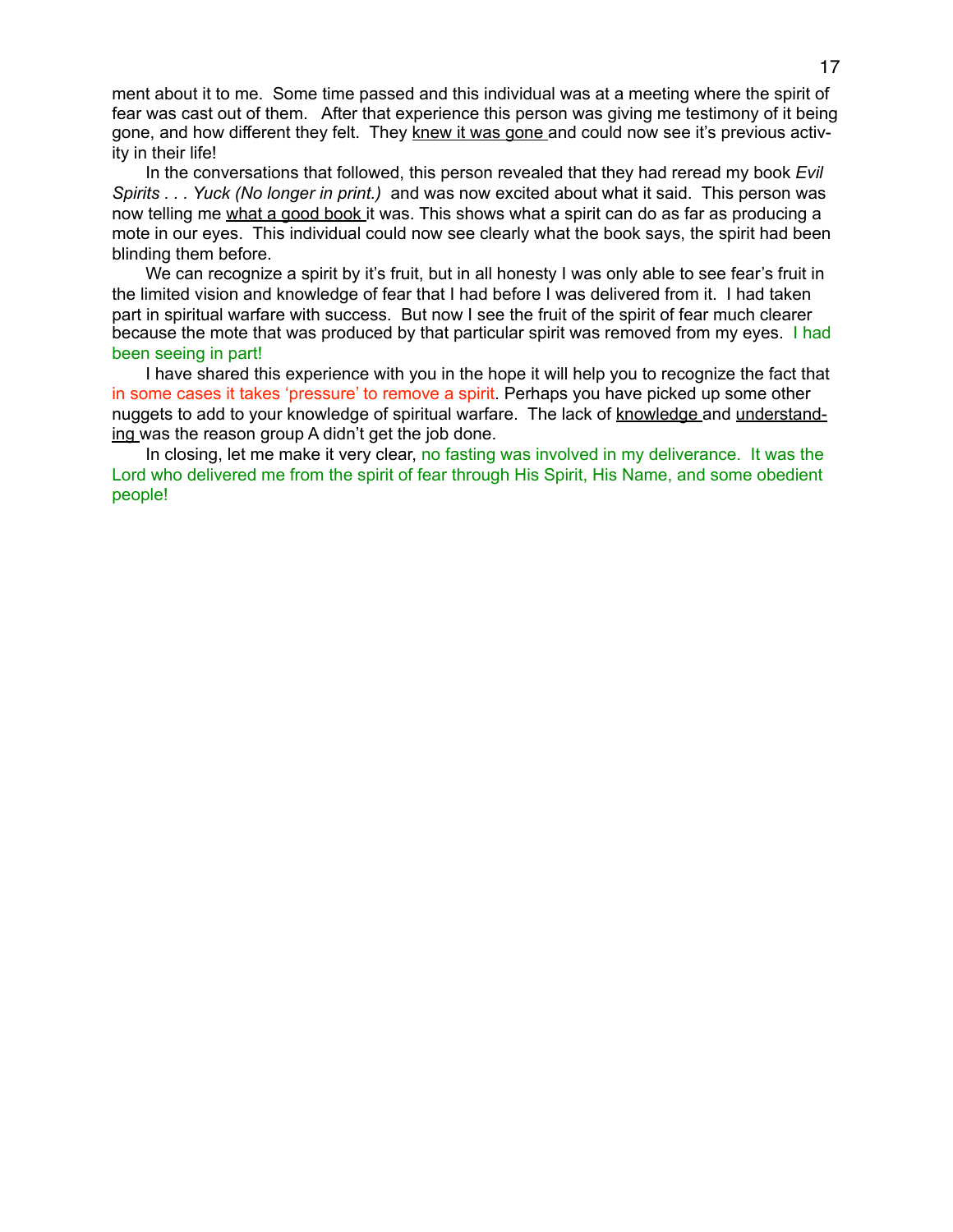### Pain in Deliverance? **(Lack of Understanding can Abort Deliverance!)**

#### **We shouldn't box things up!**

#### **The Meat!**

First of all let me say that I have had deliverance where there was no physical pain involved. But I have had people ask me about pain, depression, pressures, a heaviness, etc., manifesting during the process of deliverance. Yes, you can have these things and some of this pertains to the type of spirit you are dealing with and how deep it is imbedded. Since we have received numerous e-mails about this topic I'm going to share some general things I have already talked about on this site before I get into the real meat of what I need to say that I have found a lot of Christians don't understand.

In the article where I shared about my deliverance from the spirit of fear I gave testimony of my having experienced tremendous pain. It was in my liver area and I have had a person tell me that a spirit can damage an organ and leave it in less than normal condition after it has left. I would say this is true but the Lord has never confirmed it to me personally. I also reported that I began bleeding from the mouth during that deliverance. Those with me commanded it to stop tearing me and I quit bleeding. So there are things we can do to help control these types of situations during a deliverance.

#### **We shouldn't box things up!**

I think the best way to approach this subject is to say, "We can't just box things up and say this is the way it is." Yes, there can be pain, but there can be deliverance without pain and having a pain doesn't mean it is always from a spirit manifesting. I know a lady who had the spirit of whoredom and it took seven years for her to get completely delivered from it. She testifies of experiencing tremendous pain in her lower back from this spirit. Does this mean that it always takes seven years to be delivered from whoredom? The answer is, "No."

Jesus is the deliverer and the important thing is to follow the Holy Spirit the best we can. In some cases the very spirit being delivered can interfere with that person's ability to follow the Holy Spirit. Sometimes Jesus uses people and sometimes He doesn't. I like it when He just does it.

Because we cannot just box things up, we need to learn all the possibilities of what might be going on and be "aware." Lack of understanding concerning spirits and how they can operate can delay or abort a deliverance. Sad to say, but we here at Take His Heart can testify very clearly to this happening.

The Meat!

I have noticed that Christians don't really realize how much intelligence spirits have and how much they can control their actions. We can see the intelligence of spirits in the following scripture.

#### Matthew  $\cdot$  8

.

*28 And when he was come to the other side into the country of the Gergesenes, there met him two possessed with devils, coming out of the tombs, exceeding fierce, so that no man might pass by that way. 29 And, behold, they cried out, saying, What have we to do with thee, Jesus, thou Son of God? art thou come hither to torment us before the time? 30 And there was a good way off from them an herd of many swine feeding. 31 So the devils besought him, saying, If thou cast us out, suffer us to go away into the herd of swine. 32 And he said unto them, Go*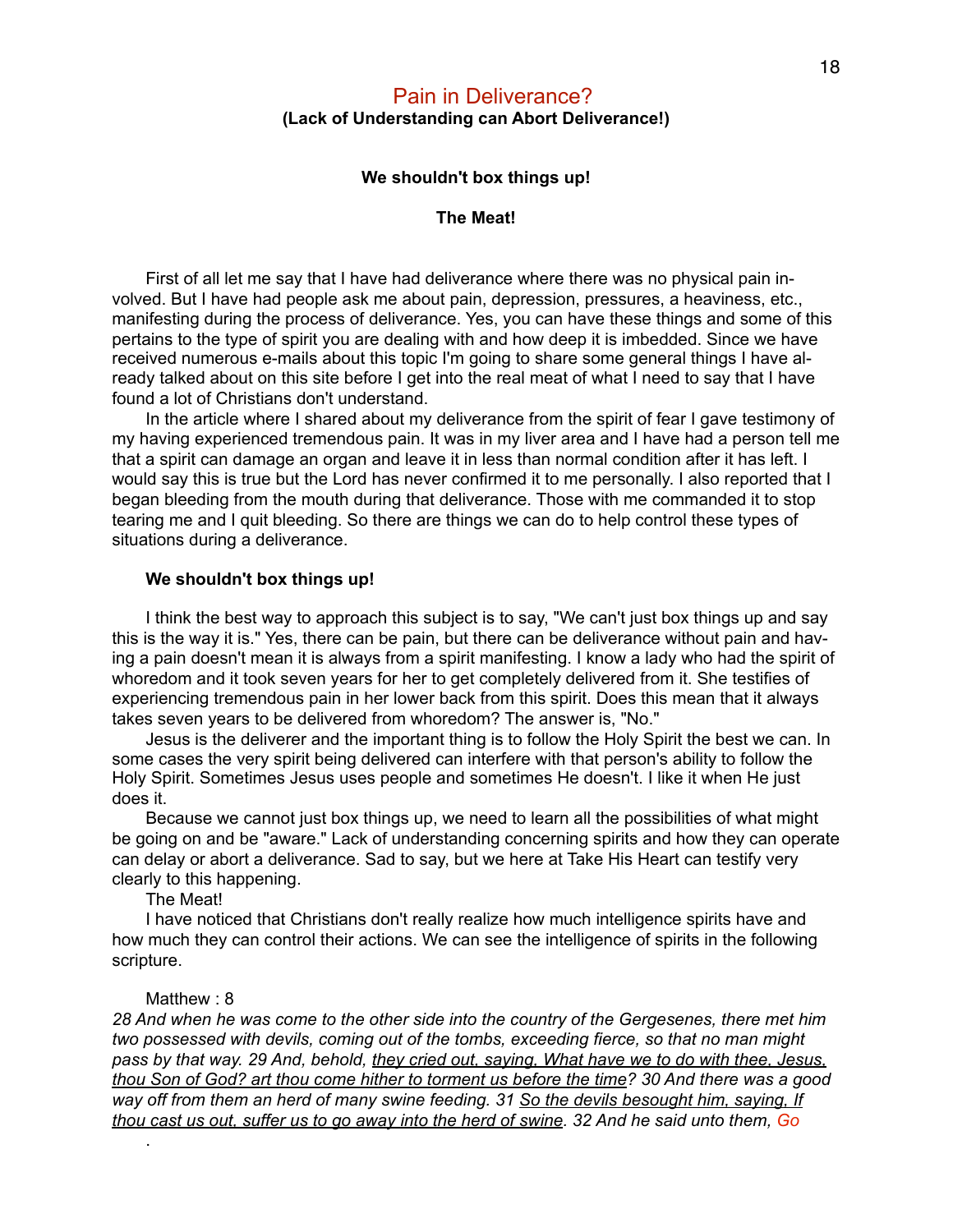These spirits knew who Jesus was, His power, and the Word of God. They were able to reason and **make decisions for themselves!** This scripture also reveals that **they have their own will.** I reported early in my writings concerning spirits that they can pull back and make a person think they are gone. For them to be able to do this indicates that they have intelligence and a will. Satan is a deceiver and spirits can deceive. Whether they learned this from Satan or not makes no difference. The spirit of fear can deceive you even though it is a spirit of fear. Spirits are against whatever God is doing first and other things second. They know the difference. Let me give you an example!

I was with a man who has a religious spirit. He told me he was having nightmares, the tormenting kind, which verified there was a problem. I knew because of the type of spirit it was that I could not just hit him with, "You have a religious spirit." There are times one can do this with success but not when the religious spirit is functioning. Because of the torments in the night, I thought of a book that I knew could help him realize that he needed deliverance. Breaking the lie that a Christian cannot be controlled by a spirit can be hard. Anyway, I told him to get the book. Some time later I asked him if he had gotten the book. He told me " No" and began telling me what happened. He had gone to the book store and found the book but he didn't buy it. He said he **became afraid** to buy it, thinking, "What if I'm getting into something I shouldn't!" He said when he put the book back, peace came over him and he knew it was the "peace of God." He really felt that God had led him to buy the book he bought instead.

As I said, the spirit of fear can deceive, and in this situation the spirit of fear rose up, at its will, to keep this man from gaining knowledge that might have led to the spirit being expelled. It planted fearful thoughts which were accepted by the man. At this point the man made a choice, based on the fear he was feeling, and those thoughts introduced to his mind at the right time by the spirit of fear. When that choice was made the spirit of fear withdrew, or quit manifesting, producing this false peace the man thinks was the peace of God.

Any spirit can deceive in this way; not that they always do. As I said, they have intelligence and are able to deceive in many different ways. One time God gave me a scene in the night that revealed that spirits can think and are collecting data about our lives all the time. They know how a person thinks and, having intelligence, they act accordingly.

Another thing I want to point out is revealed in my deliverance from fear. The spirit of fear had been cast out of me before, with no results. This last time the Holy Spirit directed a person to just say come out in the name of Jesus. Time went by until a particular prayer meeting in which I got very sick. The pain was enough that I had to make a conscious decision to stay the course. I was ready to go to the hospital; I was in pain, lying on the floor. Had I not "stayed the course" I would have gone to the hospital and the deliverance would have been stopped. A spirit will do anything to stop deliverance, including pain, thoughts that lead away from deliverance, and pulling back in order to deceive. Not that this is true all the time, but a spirit can manifest pain when it is in danger of being delivered - anything to divert attention.

Spirits can become agitated or aggravated and can manifest when they are in danger of deliverance or during the process of deliverance. My dad attended meetings here and one day he told me about becoming nauseated every time during the music. I told him he should have told us as he probably needed deliverance. I knew this because we had a word saying the music God established here would heal and deliver people. (We have had a few confirmations of this.) The point is that my dad could get up and walk out of it and not be nauseated any longer. This paints a picture that a spirit can become aggravated, produce pain or a sick feeling while in danger of deliverance, but when that danger is removed the symptoms fade away producing a false peace. Another thing about this incident is Dad thought there was something wrong with the music. Those thoughts were given to take him out of the danger of being delivered. Spirits will do this with any thoughts acceptable to the person they are affecting.

Now we must also understand that if a spirit is embedded deeply into our flesh, like the spirit of fear was in me, there will be pain when it is being dislodged or stripped away. This can be over a period of time. It is wonderful when God has an intercessor and provides travail in a deliverance. That person can take on part of the effects of deliverance so that it is not so hard on the one being delivered. See *Extremes of Spiritual Warfare.*